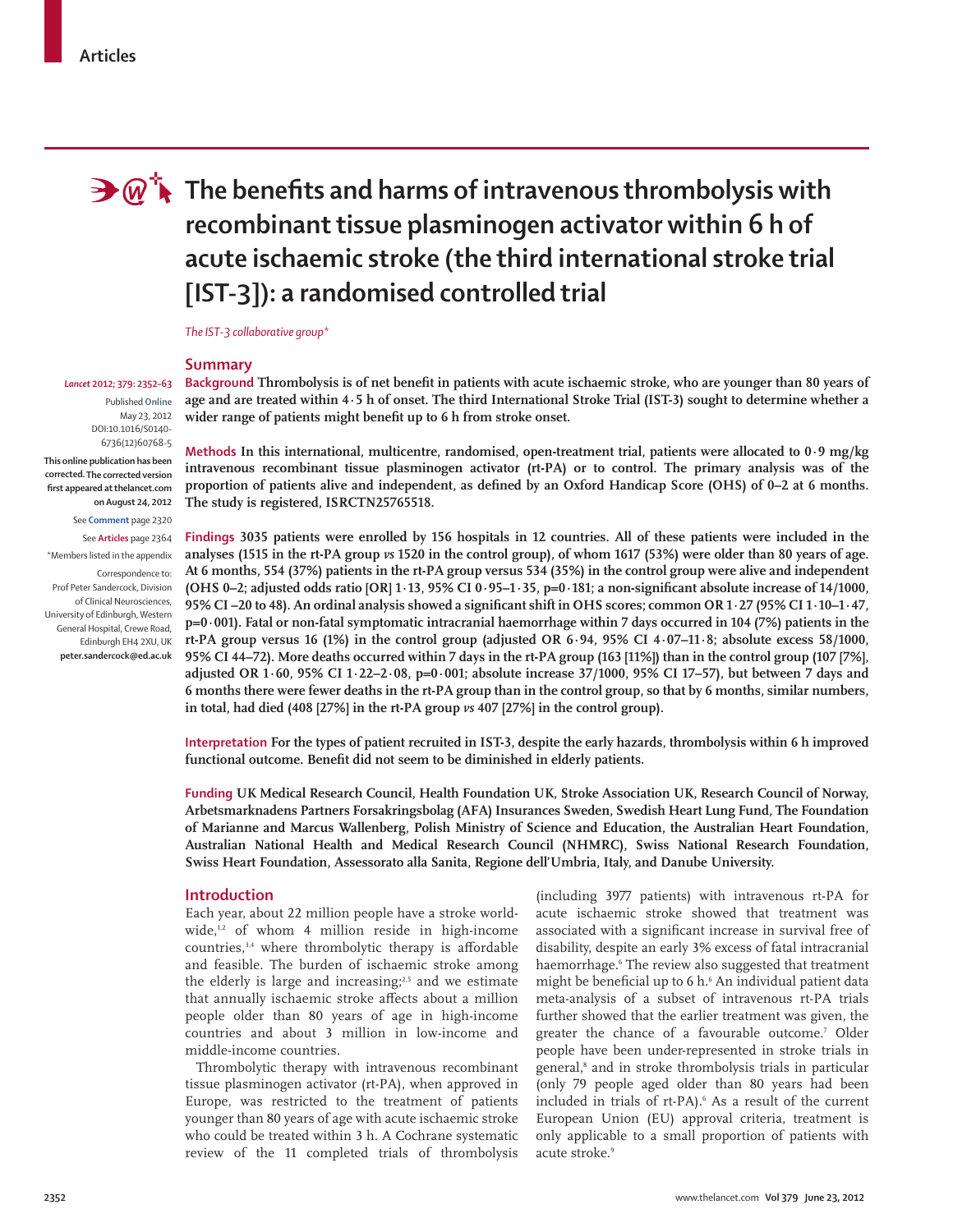The Third International Stroke Trial (IST-3), therefore, had the following objectives: to establish the balance of benefits and harms of thrombolytic therapy with rt-PA in patients who did not exactly meet the licence criteria (especially elderly patients); determine whether a wider range of patients might benefit from this treatment; assess which categories of patients were most likely to benefit by investigating possible interactions between treatment effect and various factors (including age, stroke severity, and early brain imaging results); refine current estimates of the duration of the therapeutic time window; and to improve the external validity and precision of the existing estimates of the overall treatment effects (benefits and harms). The primary trial hypothesis was that 0·9 mg/kg rt-PA (maximum 90 mg) given to adult patients of all ages with acute ischaemic stroke, within 6 h of symptom onset, increased the proportion of people who were alive and independent at 6 months.

# **Methods**

# **Study design and patients**

IST-3 was a pragmatic $10$ <sup>0</sup> international, multicentre, randomised-controlled, open-treatment trial. The initial pilot phase was double-blinded and placebo-controlled. At the end of the pilot phase, since the main phase compared treatment with open control, several additional measures were introduced to minimise bias in the assessment of early and late outcomes.<sup>11</sup> We have published reports of the rationale for the trial,<sup>12</sup> the protocol,<sup>13</sup> an update on recruitment, amendments to the protocol and the baseline characteristics of the patients recruited,<sup>11</sup> and the statistical analysis plan.<sup>14</sup>

The eligibility criteria can be summarised in terms of the uncertainty principle.15–17 Inclusion and exclusion criteria are listed in detail in the protocol.<sup>13</sup> Briefly, patients were eligible according to the following criteria: they had symptoms and signs of clinically definite acute stroke; the time of stroke onset was known; treatment could be started within 6 h of onset; and CT or MRI had reliably excluded both intracranial haemorrhage and structural brain lesions, which could mimic stroke (eg, cerebral tumour). Additionally, if the patient had a clear indication for intravenous thrombolysis with rt-PA, they were to be treated in accordance with local guidelines. Equally, if the patient had a clear contraindication to treatment they were not to be entered in the trial. Only if both the clinician and the patient (or a relevant proxy for the patient) felt that the treatment was promising but unproven, could the patient be included in the trial after appropriate informed consent from the patient or a valid proxy. The protocol was approved by the Multicentre Research Ethics Committees, Scotland (re ference MREC/99/0/78), and by local ethical committees. This study is registered, ISRCTN25765518.

# **Procedures**

Clinicians entered baseline data via a telephone voiceactivated or a secure web-based randomisation system. After the system had recorded and checked the data, patients were allocated either immediate thrombolysis with 0**·**9 mg/kg of intravenous rt-PA to a maximum of 90 mg (10% bolus with the remainder over 1 h) or control treatment. The system would not accept patients with blood pressure or glucose levels outside protocol-defined criteria (appendix pp 4–5) or other data inconsistencies. See **Online** for appendixThe system used a minimisation algorithm to achieve optimum balance for key prognostic factors (table 1), and from January, 2006, minimisation was additionally stratified by world region and then minimised on all the other key factors within regions.

To be eligible to join the trial, participating hospitals had to have an organised system of stroke care. Acutecare protocols were not specified by the trial, but had to include the components of effective stroke-unit care,<sup>19</sup> including, soon after admission, intravenous access, monitoring of physiological variables, correction of any abnormalities, and where clinically appropriate, intravenous-fluid therapy. All patients in the trial were to be treated within that organised system of stroke care, irrespective of treatment allocation. Patients allocated to the control group were to avoid treatment with rt-PA and received stroke care in the same clinical environment as those allocated to the rt-PA group. Both treatment groups had blood pressure monitored closely over the first 24 h. In the double-blinded phase, both groups were to avoid antiplatelet or anticoagulant therapy for 24 h. In the open phase, patients allocated to the control group were to start aspirin immediately. Blood pressure was managed in the same way in both treatment groups, according to local protocol. Additionally, all centres were asked for their pretrial experience of thrombolysis for treatment of stroke, and if the centre had, before joining the trial, a protocol for open-label use of rt-PA and had treated at least three people in the 12 months before joining the trial, the centre was classed as experienced.

All patients had a CT or MRI brain scan before randomisation and a follow-up scan at 24–48 h. A repeat brain scan was required if the patient deteriorated neurologically or intracranial haemorrhage was suspected for any reason. Although CT scanning was preferred, MRI was allowed. All scans were sent to the trial centre in Edinburgh for masked central rating of any signs of visible early ischaemia (presence and extent of hypoattenuation, swelling, hyperattenuated artery), haemorrhage, and background brain changes (leukoaraiosis, atrophy, prior stroke lesions, non-stroke lesions) with validated rating methods.<sup>20-25</sup> Images were assessed with all original identifiers stripped from the record, and then viewed via a secure web-based image viewing system by an international panel of expert radiologists. All assessments were made masked to all patient details and treatment allocation.

The primary outcome specified in version  $1.93$  of the protocol and in the published statistical analysis plan<sup>14</sup> was the proportion of patients alive and independent as

For the **study protocol** see http://www.ist3.com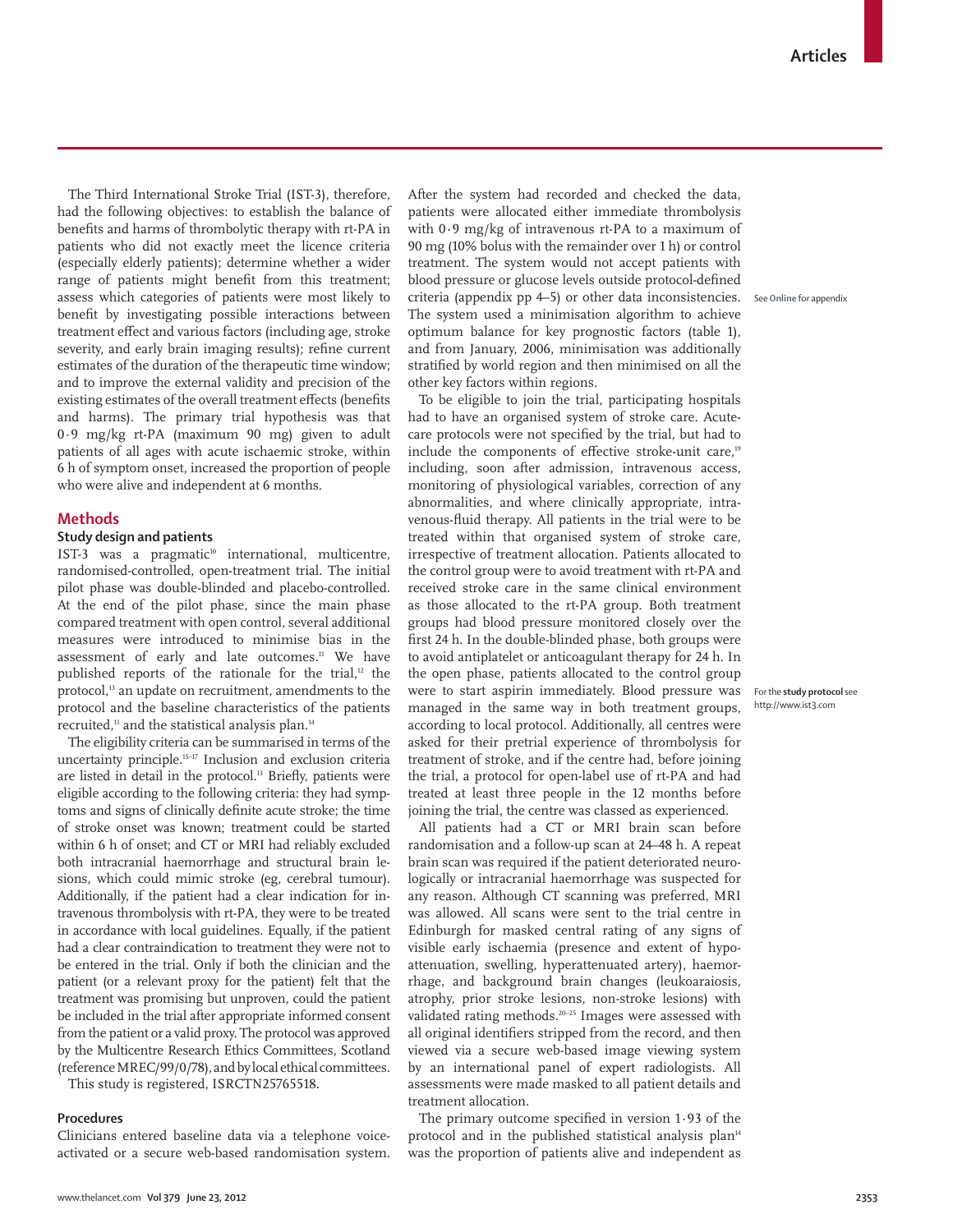measured by the Oxford Handicap Score (OHS),<sup>26</sup> a commonly used variant of the modified Rankin score.<sup>27</sup> Patients with an OHS of 0, 1, or 2 were classed as independent. The statistical analysis plan specified an ordinal analysis of the OHS score at 6 months. Additional secondary outcomes were to be reported separately.

Events occurring within 7 days of stroke were recorded by the local trial clinician on the 7-day form: deaths subdivided by cause (swelling of the initial infarct, intracranial haemorrhage, other deaths from the initial stroke, recurrent ischaemic stroke, recurrent stroke of unknown type, any other cause); symptomatic intracranial haemorrhage; recurrent ischaemic stroke; recurrent stroke of unknown type; neurological deterioration attributed to swelling of the initial ischaemic stroke; neurological deterioration not attributable to swelling of the initial ischaemic stroke or haemorrhage; and major extracranial haemorrhage (operational definitions of

|                                                           | rt-PA (n=1515) | Control<br>$(n=1520)$      |
|-----------------------------------------------------------|----------------|----------------------------|
| Baseline variables collected before treatment allocation* |                |                            |
| Region <sup>+</sup>                                       |                |                            |
| Northwest Europe (UK, Austria,<br>Belgium, Switzerland)   | 792 (52%)      | 797 (52%)                  |
| Scandinavia (Norway, Sweden)                              | 251 (17%)      | 250 (16%)                  |
| Australasia                                               | 89 (6%)        | 90 (6%)                    |
| Southern Europe (Italy, Portugal)                         | 204 (13%)      | 204 (13%)                  |
| Eastern Europe (Poland)                                   | 174 (11%)      | 173 (11%)                  |
| Americas (Canada, Mexico)                                 | 5(1%)          | $6(-1%)$                   |
| Age (years) <sup>†</sup>                                  |                |                            |
| 18-50                                                     | 59 (4%)        | 68 (4%)                    |
| $51 - 60$                                                 | 98 (6%)        | 104 (7%)                   |
| 61-70                                                     | 188 (12%)      | 177 (12%)                  |
| 71-80                                                     | 353 (23%)      | 371 (24%)                  |
| 81-90                                                     | 706 (47%)      | 701 (46%)                  |
| >90                                                       | 111 (7%)       | 99 (7%)                    |
| Sex <sup>+</sup>                                          |                |                            |
| Female                                                    | 782 (52%)      | 788 (52%)                  |
| NIHSS <sup>+</sup>                                        |                |                            |
| $0 - 5$                                                   | 304 (20%)      | 308 (20%)                  |
| $6 - 10$                                                  | 422 (28%)      | 430 (28%)                  |
| $11 - 15$                                                 | 306 (20%)      | 295 (19%)                  |
| $16 - 20$                                                 | 270 (18%)      | 273 (18%)                  |
| >20                                                       | 213 (14%)      | 214 (14%)                  |
| Delay in randomisation†‡                                  |                |                            |
| 0–3.0 h                                                   | 431 (28%)      | 418 (28%)                  |
| $3.0 - 4.5 h$                                             | 577 (38%)      | 600 (39%)                  |
| $4.5 - 6.0 h$                                             | 507 (33%)      | 500 (33%)                  |
| >6.0 h                                                    | $0(0\%)$       | $2(-1%)$                   |
| Atrial fibrillation                                       | 473 (31%)      | 441 (29%)                  |
| Systolic blood pressure                                   |                |                            |
| $\leq$ 143 mm Hq                                          | 487 (32%)      | 492 (32%)                  |
| 144-164 mm Hq                                             | 498 (33%)      | 518 (34%)                  |
| $\geq$ 165 mm Hq                                          | 530 (35%)      | 510 (34%)                  |
| Diastolic blood pressure§                                 |                |                            |
| $\leq$ 74 mm Hq                                           | 462 (31%)      | 445 (29%)                  |
| 75-89 mm Hq                                               | 541 (36%)      | 588 (39%)                  |
| ≥90 mm Hq                                                 | 500 (33%)      | 480 (32%)                  |
| Blood glucose¶                                            |                |                            |
| ≤5 mmol/L                                                 | 254 (18%)      | 285 (21%)                  |
| 6-7 mmol/L                                                | 664 (48%)      | 638 (46%)                  |
| $\geq 8$ mmol/L                                           | 455 (33%)      | 456 (33%)                  |
|                                                           |                | (Continues in next column) |

| (Continued from previous column)<br>Treatment with antiplatelet drugs in<br>previous 48 ht<br><40%<br>40-50%<br>50-75%<br>$\geq 75\%$<br>Stroke clinical syndrome <sup>+**</sup><br><b>TACI</b><br>PACI<br>LACI<br>POCI<br>Other<br>Baseline variables collected from prerandomisation scan<br>Expert reader's assessment of acute<br>ischaemic change††<br>Scan completely normal<br>Scan not normal but no sign of<br>acute ischaemic change<br>Signs of acute ischaemic change                                                                                                                                                                                                                                                                                                                                                                                                                                                                                                                                                                                                                                                                                                                                                                                                                         |                                                   |            |  |  |  |  |  |  |
|-----------------------------------------------------------------------------------------------------------------------------------------------------------------------------------------------------------------------------------------------------------------------------------------------------------------------------------------------------------------------------------------------------------------------------------------------------------------------------------------------------------------------------------------------------------------------------------------------------------------------------------------------------------------------------------------------------------------------------------------------------------------------------------------------------------------------------------------------------------------------------------------------------------------------------------------------------------------------------------------------------------------------------------------------------------------------------------------------------------------------------------------------------------------------------------------------------------------------------------------------------------------------------------------------------------|---------------------------------------------------|------------|--|--|--|--|--|--|
|                                                                                                                                                                                                                                                                                                                                                                                                                                                                                                                                                                                                                                                                                                                                                                                                                                                                                                                                                                                                                                                                                                                                                                                                                                                                                                           |                                                   | $(n=1520)$ |  |  |  |  |  |  |
|                                                                                                                                                                                                                                                                                                                                                                                                                                                                                                                                                                                                                                                                                                                                                                                                                                                                                                                                                                                                                                                                                                                                                                                                                                                                                                           |                                                   |            |  |  |  |  |  |  |
|                                                                                                                                                                                                                                                                                                                                                                                                                                                                                                                                                                                                                                                                                                                                                                                                                                                                                                                                                                                                                                                                                                                                                                                                                                                                                                           | 775 (51%)                                         | 787 (52%)  |  |  |  |  |  |  |
|                                                                                                                                                                                                                                                                                                                                                                                                                                                                                                                                                                                                                                                                                                                                                                                                                                                                                                                                                                                                                                                                                                                                                                                                                                                                                                           | Predicted probability of poor outcome at 6 months |            |  |  |  |  |  |  |
|                                                                                                                                                                                                                                                                                                                                                                                                                                                                                                                                                                                                                                                                                                                                                                                                                                                                                                                                                                                                                                                                                                                                                                                                                                                                                                           | 351 (23%)                                         | 378 (25%)  |  |  |  |  |  |  |
|                                                                                                                                                                                                                                                                                                                                                                                                                                                                                                                                                                                                                                                                                                                                                                                                                                                                                                                                                                                                                                                                                                                                                                                                                                                                                                           | 169 (11%)                                         | 160 (11%)  |  |  |  |  |  |  |
|                                                                                                                                                                                                                                                                                                                                                                                                                                                                                                                                                                                                                                                                                                                                                                                                                                                                                                                                                                                                                                                                                                                                                                                                                                                                                                           | 361 (24%)                                         | 357 (23%)  |  |  |  |  |  |  |
|                                                                                                                                                                                                                                                                                                                                                                                                                                                                                                                                                                                                                                                                                                                                                                                                                                                                                                                                                                                                                                                                                                                                                                                                                                                                                                           | 634 (42%)                                         | 625 (41%)  |  |  |  |  |  |  |
|                                                                                                                                                                                                                                                                                                                                                                                                                                                                                                                                                                                                                                                                                                                                                                                                                                                                                                                                                                                                                                                                                                                                                                                                                                                                                                           |                                                   |            |  |  |  |  |  |  |
|                                                                                                                                                                                                                                                                                                                                                                                                                                                                                                                                                                                                                                                                                                                                                                                                                                                                                                                                                                                                                                                                                                                                                                                                                                                                                                           | 639 (42%)                                         | 666 (44%)  |  |  |  |  |  |  |
|                                                                                                                                                                                                                                                                                                                                                                                                                                                                                                                                                                                                                                                                                                                                                                                                                                                                                                                                                                                                                                                                                                                                                                                                                                                                                                           | 596 (39%)                                         | 551 (36%)  |  |  |  |  |  |  |
|                                                                                                                                                                                                                                                                                                                                                                                                                                                                                                                                                                                                                                                                                                                                                                                                                                                                                                                                                                                                                                                                                                                                                                                                                                                                                                           | 168 (11%)                                         | 164 (11%)  |  |  |  |  |  |  |
|                                                                                                                                                                                                                                                                                                                                                                                                                                                                                                                                                                                                                                                                                                                                                                                                                                                                                                                                                                                                                                                                                                                                                                                                                                                                                                           | 110 (7%)                                          | 136 (9%)   |  |  |  |  |  |  |
|                                                                                                                                                                                                                                                                                                                                                                                                                                                                                                                                                                                                                                                                                                                                                                                                                                                                                                                                                                                                                                                                                                                                                                                                                                                                                                           | $2(-1%)$                                          | $3(-1%)$   |  |  |  |  |  |  |
|                                                                                                                                                                                                                                                                                                                                                                                                                                                                                                                                                                                                                                                                                                                                                                                                                                                                                                                                                                                                                                                                                                                                                                                                                                                                                                           |                                                   |            |  |  |  |  |  |  |
|                                                                                                                                                                                                                                                                                                                                                                                                                                                                                                                                                                                                                                                                                                                                                                                                                                                                                                                                                                                                                                                                                                                                                                                                                                                                                                           |                                                   |            |  |  |  |  |  |  |
|                                                                                                                                                                                                                                                                                                                                                                                                                                                                                                                                                                                                                                                                                                                                                                                                                                                                                                                                                                                                                                                                                                                                                                                                                                                                                                           | 140 (9%)                                          | 129 (8%)   |  |  |  |  |  |  |
|                                                                                                                                                                                                                                                                                                                                                                                                                                                                                                                                                                                                                                                                                                                                                                                                                                                                                                                                                                                                                                                                                                                                                                                                                                                                                                           | 743 (49%)                                         | 781 (51%)  |  |  |  |  |  |  |
|                                                                                                                                                                                                                                                                                                                                                                                                                                                                                                                                                                                                                                                                                                                                                                                                                                                                                                                                                                                                                                                                                                                                                                                                                                                                                                           | 624 (41%)                                         | 600 (40%)  |  |  |  |  |  |  |
| Data are number (%). Percentages exclude missing values from denominators.<br>rt-PA=recombinant tissue plasminogen activator. NIHSS=National Institutes of<br>Health Stroke Scale. TACI=total anterior circulation infarct. PACI=partial anterior<br>circulation infarct. LACI=lacunar infarct. POCI=posterior circulation infarct. *Data<br>for these variables were gathered via the web-based or telephone randomisation<br>system and had to be entered, complete, and have passed range and consistency<br>checks before the system would issue a treatment allocation. +Variables were used<br>in the minimisation algorithm. #Two patients in the control group were randomly<br>assigned at more than 6 h (protocol violation). One of these was recorded as<br>having severe swelling on the randomisation scan, because the stroke had in fact<br>occurred about 24 h earlier. SDiastolic blood pressure missing for 12 patients in the<br>rt-PA group and seven in the control group. ¶For the first 282 patients, glucose<br>levels were not recorded. After patient 282, glucose levels were measured at<br>randomisation. One further patient had a missing value.   Risk predicted by novel<br>model designed by Konig and colleagues. <sup>18</sup> This model predicts outcome (death or |                                                   |            |  |  |  |  |  |  |

and 6 months were dependent at 3 months, and those who do not die between 3 months and 6 months do not change their dependency status, then the risk estimates are likely to be quite accurate for death or dependency at 6 months. \*\*Stroke clinical syndrome derived from baseline clinical features assigned by an algorithm (algorithm available on request). For the randomisation algorithm TACI, PACI, and POCI were combined as non-lacunar so the process ensured balance in the number of lacunar syndromes in each treatment group. ††Expert panel's masked assessment of prerandomisation scan. This assessment was done by members of the expert panel after randomisation and masked to treatment allocation and all clinical details. Prerandomisation scans were unavailable for

eight patients in the rt-PA group and ten in the control group.

*Table 1:* **Baseline characteristics**

**2354** www.thelancet.com**Vol 379 June 23, 2012**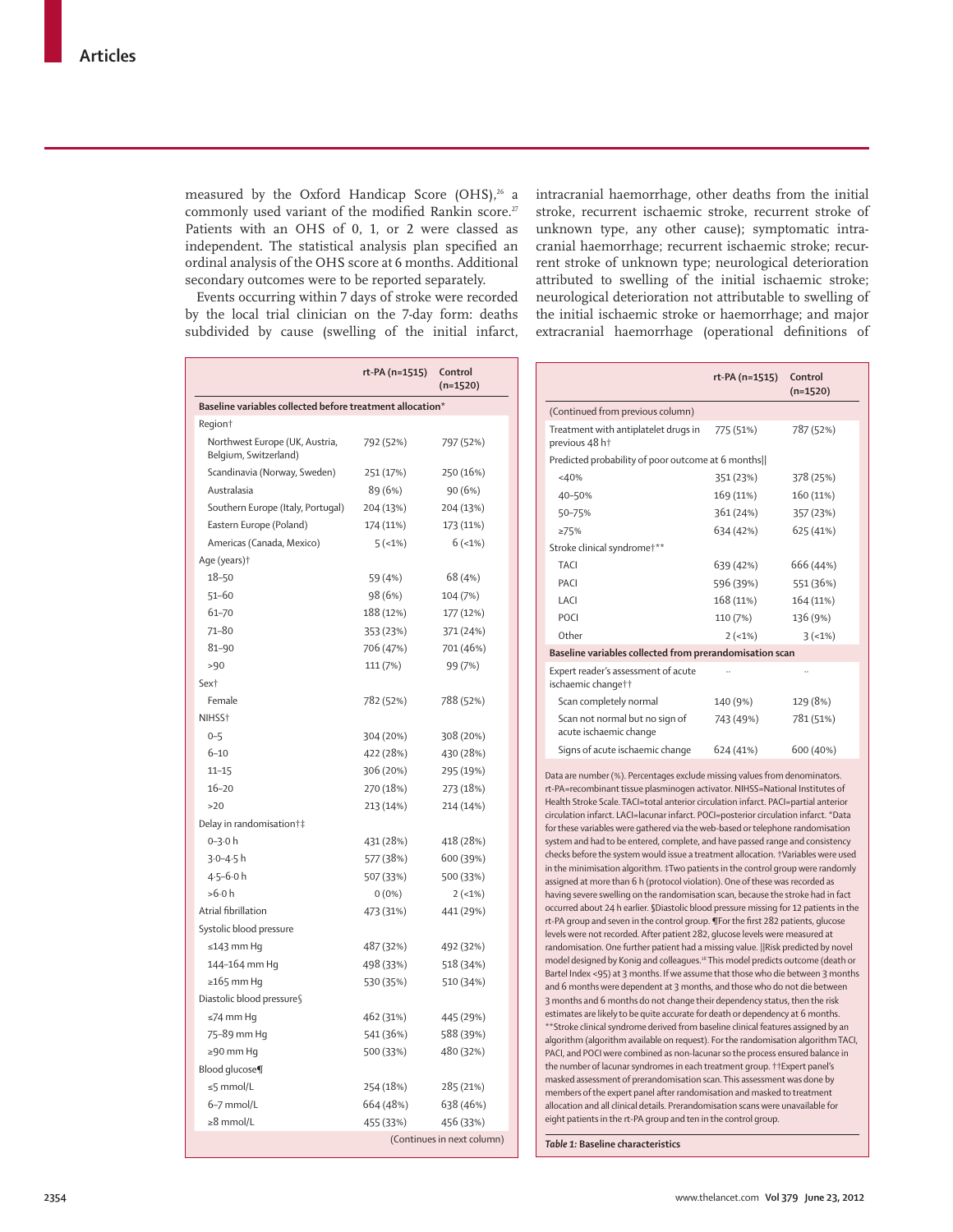each of these events are provided in the published protocol<sup>13</sup> and statistical analysis plan<sup>14</sup>). Other fatal and non-fatal non-cerebral events were also recorded and coded. Data on potential reports of any of these events were extracted from the trial database and presented to the adjudication committee who were masked to treatment allocation.

# **Randomisation and masking**

To avoid predictable alternation of treatment allocation, and thus potential loss of allocation concealment, patients were allocated with a probability of 0·80 to the treatment group that would minimise the difference between the groups on the key prognostic factors. Additional details of the procedures used in the doubleblinded phase of the study are reported elsewhere.<sup>11</sup> The randomisation system informed local clinicians of the patients' unique trial identification number, and the weight-adjusted dose of drug or placebo in the doubleblinded phase, or of the weight-adjusted drug dose among those allocated thrombolysis in the open phase, to be given as a 10% bolus with the remainder by an infusion over 1 h.

With the exception of the 276 patients treated in the double-blinded phase of the trial, treatment was given openly and neither the patient nor the treating clinicians were masked. Hospital staff completed an early outcome form at 7 days, death, or hospital discharge, whichever occured first, recording details of events occurring in hospital within 7 days, details of background treatments given and functional status. 6 months after randomisation, general practitioners (or hospital coordinators) were contacted by the IST-3 trial office staff to check that the patient was alive and inform them that they might be approached for follow-up. If appropriate, the IST-3 trial office masked staff then mailed a postal questionnaire to patients to assess outcome. Non-responders were contacted by telephone, and follow-up data was obtained by telephone interview. In Italy and Austria, all follow-ups were done as telephone interviews by a clinician, who was masked to treatment allocation and was highly experienced in outcome assessment. In Portugal, patients were followed up in clinic by clinicians not involved in the patients' initial treatment, again, masked to treatment allocation as far as possible. To assess the durability of any treatment benefit beyond 6 months, patients recruited in the UK (and in other countries where appropriate funding had been obtained) were also followed up at 18 months. All follow-up done by patient contact for these analyses ceased on March 31, 2012, but recording of deaths from national registries of deaths continues in UK, Norway, and Sweden.

# **Statistical analysis**

At the outset of the trial in 2000, we estimated that, among the type of patients likely to be recruited at the time, to detect both an absolute difference of 10% in the proportion of patients alive and independent at 6 months after treatment and to have sufficient power to permit reliable analyses of the prespecified subgroups, a sample of 6000 patients would be needed. A trial of that size could detect a clinically worthwhile net benefit of as little as 3% absolute difference in the primary outcome (80%) power, α=0**·**05). However, it was clear by 2007 that obtaining a sample of 6000 was no longer feasible, and the Steering Committee agreed a revised recruitment target.11 The sample size, re-estimated in 2007 on the basis of event rates in both treatment groups combined, was 3100. This sample size gave 80% power to detect an absolute difference of 4*·7%* in the primary outcome.<sup>11</sup>

We monitored the quality and integrity of the accumulating clinical data according to a protocol agreed with the study sponsors, which involved central statistical monitoring according to the principles described by Buyse and colleagues,<sup>28</sup> supplemented by onsite monitoring and detailed source data verification in a random sample of 10% of records in centres that had recruited more than 30 patients, or when patterns in the data at a centre seemed anomalous. All IST-3 monitoring procedures were compliant with requirements of all study sponsors, the national ethics committees and regulatory agencies in the 12 participating countries, and they met all appropriate regulatory and Good Clinical Practice requirements. All baseline data, 7-day, and 6-month outcome data were subject to verification checks built into the randomisation and data management system. We monitored all baseline and postrandomisation imaging, which provided additional cross-checks on recruited patients and centre performance. An expert radiologist checked all scans, masked to clinical details and treatment allocation, immediately on receipt at the trial office, for evidence of adverse events and protocol deviations. The independent data monitoring committee met at least annually to review the unmasked data on major outcome events in the trial, on the background stroke-unit care received by trial patients (to ensure it was equal in both treatment groups), relevant external data (including updates of the Cochrane systematic review and reports from large-scale registries of rt-PA use) in strict confidence throughout the course of the trial. The committee judged these data never met the protocol-specified criteria to recommend modification of the protocol or halt recruitment to the study.

The statistical analysis plan was published $14$  before unmasking of the authors to the data. All randomly assigned patients were included in the analysis. Masked analysis of the patients' baseline characteristics showed clear differences in key prognostic factors (age, stroke severity, degree of ischaemic change on baseline CT or MRI) in patients randomly assigned at different times after stroke onset, which might complicate the estimation of the effect of treatment overall and in subgroups.<sup>11</sup> Therefore, the primary analysis of the effect of treatment on the primary outcome was adjusted by logistic regression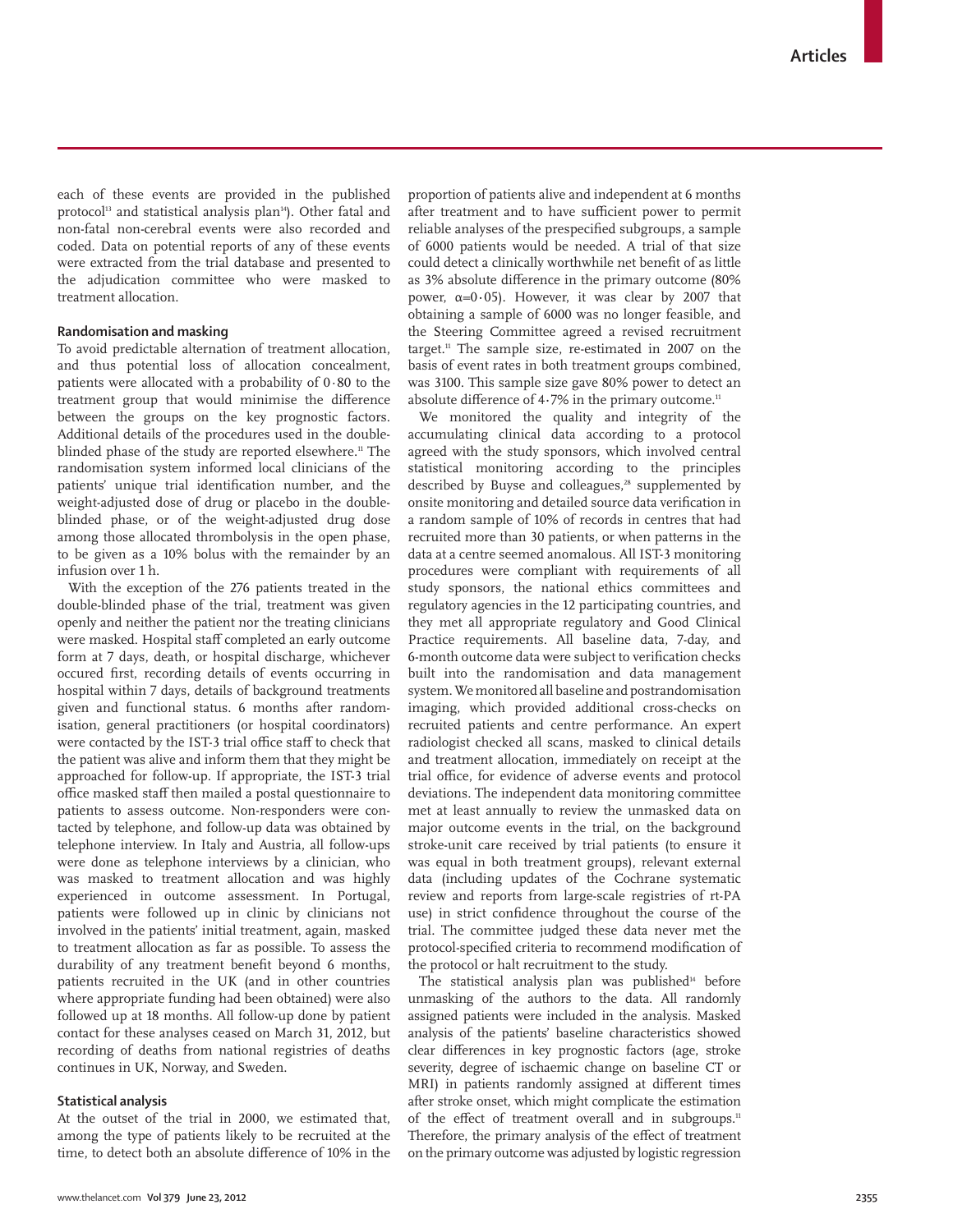for linear effects for the following covariates: age; National Institutes of Health stroke scale (NIHSS) score; time from onset of stroke symptoms to randomisation; and presence (*vs* absence) of ischaemic change on the prerandomisation brain scan according to expert assessment. An unadjusted analysis is also presented.

The trial did not meet its original target of 6000 patients, and so was no longer adequately powered to detect a 3% absolute difference in the primary outcome (with 80% power and α=0·05). The statistical-analysis-plan writing committee, which did not have access to the accumulating data, was therefore expanded to include an independent statistician (Gordon Murray, University of Edinburgh, Edinburgh, UK) to advise on the correct approach. The writing group was persuaded by the recent empirical evidence that the ordinal method was both statistically more efficient (effectively reducing the sample size required in stroke trials<sup>29</sup>) and robust against substantial deviations from the proportional assumption.<sup>30</sup> We therefore specified in the statistical analysis plan an ordinal logistic regression analysis, as a secondary outcome, in which the OHS as a dependent variable had 5 levels: levels 4, 5, and 6 were combined into a single level and levels 0, 1, 2, 3 were retained as distinct.

In this model the treatment odds ratios between one level and the next were assumed to be constant, so a single parameter summarises the shift in outcome



#### **Figure 1:** Trial profile

rt-PA=recombinant tissue plasminogen activator. OHS=Oxford Handicap Score. \*Of the patients allocated to control, seven actually received some rt-PA. Appendix pp 4–5 gives more detail of treatment actually received and background care.

distribution between treatment and control groups. For patients known to be alive at 6 months, but with an unknown OHS, we used the level of function recorded on the 7-day form (ie, measured at 7 days or before discharge from hospital) to impute 6-month functional status.14 We chose this simple form of imputation because it effectively classified 6-month outcomes in patients for whom both 7-day and 6-month data were known (data not shown). Analyses were done with SAS (version 9.2).

# **Role of the funding source**

The sponsors of the study had no role in design, data collection, data analysis, data interpretation, or writing of the report. The corresponding author had full access to all the data in the study and had final responsibility for the decision to submit for publication.

# **Results**

Between May, 2000, and July, 2011, 3035 patients were enrolled in 156 centres in 12 countries. Baseline characteristics were well balanced between treatment groups (figure 1, table 1). 1617 (53%) patients were older than 80 years of age. Vital status at 6 months was known for 99% (3011 of 3035) of patients. Overall, 2581 (95%) of 2714 patients with data (data for some relevant variables were not collected in the initial phase) did not meet the prevailing EU-licence-approval criteria. Additional baseline characteristics are shown in appendix pp 2–3.

Of those assigned to the rt-PA group, 26 (2%) did not receive any rt-PA treatment, and of those assigned to the control group, seven (<1%) received at least some rt-PA. Among patients allocated to the rt-PA group, the mean time from randomisation to injection of the bolus was 18 min, the mean time from onset to treatment was 4·2 h  $(SD 1.2)$ , median  $4.2 h (IOR 3.2–5.2)$ . Appendix pp 2–3 documents deviations from the protocol and the background treatments that were given during the first 7 days. Most patients were cared for in a stroke unit, and there was no evidence of a major imbalance in the use of background treatments or place of care (admissions ward, or stroke unit) over the first 7 days; an analysis of blood pressure in patients measured after randomisation showed no significant difference at each timepoint over the first 24 h in either systolic or diastolic blood pressures between the two treatment groups. However, the proportion of those who had spent at least 1 day in a high-dependency area was somewhat higher among patients assigned to the rt-PA group than in the control group (328 [24%] *vs* 237 [17%]), though in both groups, the median stay in such an area was just 1 day. 76 (49%) centres were classed as experienced in treating stroke with thrombolysis, and 1143 patients were recruited by these centres.

Patients recruited within 1–2 h of onset were significantly more likely to have a more severe neurological deficit did than those recruited at later timepoints after onset (test for linear trend  $p<0.0001$ ). Similarly, patients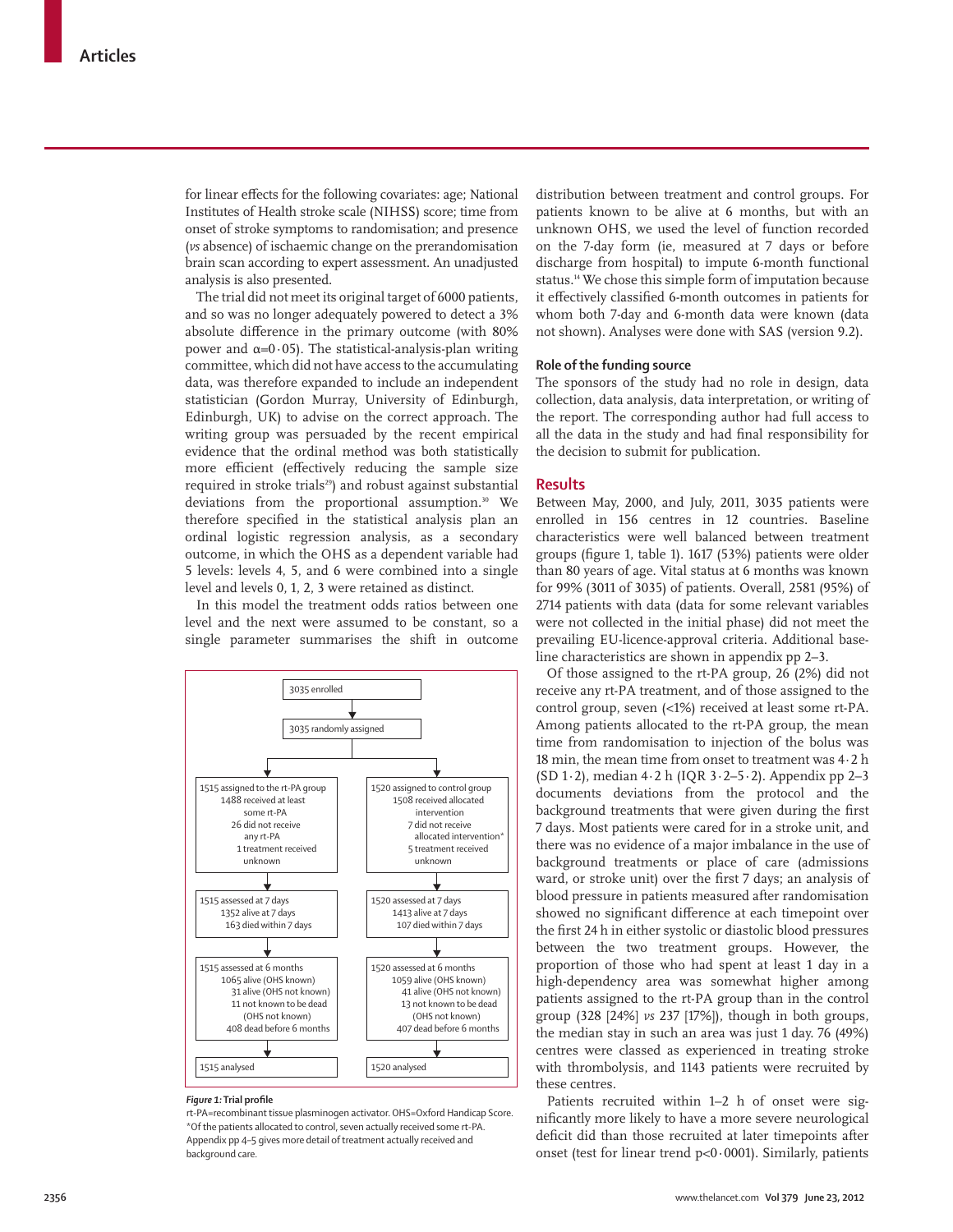|                                                          | rt-PA<br>$(n=1515)$ | Control<br>$(n=1520)$ | Adjusted analysis*    |          | Unadjusted analysis†          |                      |                                               |
|----------------------------------------------------------|---------------------|-----------------------|-----------------------|----------|-------------------------------|----------------------|-----------------------------------------------|
|                                                          |                     |                       | Odds ratio (95% CI)   | p value  | Odds ratio (95% CI)           | p value              | Absolute<br>difference per<br>1000 (95% CI) ‡ |
| Died within 7 days                                       | 163(11%)            | 107 (7%)              | $1.60$ (1.22 to 2.08) | 0.001    | 1.59 (1.23 to 2.07)           | 0.0004               | 37 (17 to 57)                                 |
| Died between 7 days and 6 months                         | 245 (16%)           | 300 (20%)             | 0.73 (0.59 to 0.89)   | 0.002    | 0.78 (0.65 to 0.95)           | 0.011                | $-36 (-63 to -8)$                             |
| Status at 6 months                                       |                     |                       |                       |          |                               |                      |                                               |
| Vital status unknown, disability imputed                 | 11                  | 13                    |                       |          |                               |                      |                                               |
| Alive at 6 months, disability imputed                    | 31                  | 41                    |                       |          | $\ddot{\phantom{a}}$          |                      |                                               |
| Known 6 month vital and disability status                | 1473                | 1466                  | $\ldots$              |          |                               |                      | $\ddotsc$                                     |
| Number included in analysis (status<br>known or imputed) | 1515                | 1520                  | $\ldots$              | $\ldots$ | $\ldots$                      | $\ldots$             | $\ddotsc$                                     |
| OHS at 6 months                                          |                     |                       |                       |          |                               |                      |                                               |
| $\mathbf 0$                                              | 138 (9%)            | 116 (8%)              | $\ldots$              |          |                               |                      |                                               |
| $\mathbf{1}$                                             | 225 (15%)           | 204 (13%)             | $\ldots$              |          |                               | $\ddotsc$            | $\ddots$                                      |
| 2                                                        | 191 (13%)           | 214 (14%)             | $\ldots$              |          | $\ddotsc$                     | $\cdot$ .            | $\ddots$                                      |
| 3                                                        | 235 (16%)           | 193 (13%)             | $\ldots$              |          |                               | $\ddot{\phantom{0}}$ | $\ddotsc$                                     |
| $\overline{4}$                                           | 115 (8%)            | 140 (9%)              | $\ldots$              |          |                               | $\ddotsc$            | $\ddots$                                      |
| 5                                                        | 203 (13%)           | 246 (16%)             | $\ldots$              | $\ldots$ | $\ddotsc$                     | $\ldots$             | $\ddots$                                      |
| Died before 6 months                                     | 408 (27%)           | 407 (27%)             | $0.96$ (0.80 to 1.15) | 0.672    | $1.01(0.86 \text{ to } 1.19)$ | 0.924                | $2 (-30 to 33)$                               |
| Alive and favourable outcome (0+1)                       | 363 (24%)           | 320 (21%)             | $1.26$ (1.04 to 1.53) | 0.018    | 1.18 (0.99 to 1.41)           | 0.055                | $29(-1 to 59)$                                |
| Alive and independent $(0+1+2)\P$                        | 554 (37%)           | 534 (35%)             | 1.13 (0.95 to 1.35)   | 0.181    | 1.06 (0.92 to 1.24)           | 0.409                | 14 (-20 to 48)                                |

Data are number (%) unless otherwise stated. rt-PA=recombinant tissue plasminogen activator. OHS=Oxford Handicap Scale. \*Odds ratios and p values were calculated by logistic regression after adjusting for age (linear), National Institutes of Health Stroke Scale (linear), time (linear), and presence or absence of visible acute ischaemic change on baseline scan as judged by the expert reader. †p value calculated from test of difference between percentages for rt-PA and control, using normal approximation. ‡Absolute diff erence calculated as rt-PA – control, so a positive number indicates this outcome was more frequent in the treatment group. §OHS: 0, no symptoms at all; 1, symptoms, but these do not interfere with everyday life; 2, symptoms that have caused some changes in lifestyle but patients are still able to look after themselves; 3, symptoms that have significantly changed lifestyle and patients need some help looking after themselves; 4, severe symptoms requiring help from other people but not so bad as to need attention day and night; 5, severe handicap needing constant attention day and night. ¶Primary outcomes.

*Table 2:* **Deaths by 6 months and functional outcome at 6 months**

recruited at earlier time points were significantly older than those recruited later (test for linear trend p<0·0001). The proportion of patients with a definitely visible ischaemic lesion (*vs* only possible or no early ischaemic change) on baseline imaging rose with time (test for linear trend  $p=0.0045$ ).

At 6 months, 554 (37%) in the rt-PA group versus 534 (35%) in the control group were alive and independent in activities of daily living (OHS 0–2; table 2). A secondary ordinal analysis provided evidence of a favourable shift in the distribution of OHS scores at 6 months with treatment (p<0 $\cdot$ 001; figure 2). More patients died within 7 days in the rt-PA group than in the control group, but between 7 days and 6 months there were correspondingly fewer deaths in the rt-PA group.

Symptomatic intracranial haemorrhage and fatal or non-fatal deterioration due to swelling of the infarct within 7 days occurred in more patients in the rt-PA group than in the control group (table 3). rt-PA was associated with a significant increase in extracranial haemorrhages (table 3).

To assess the effect of treatment on the primary outcome, the statistical analysis plan predefined a small subset of key prognostic subgroups (figure 3). The



#### *Figure 2:* **Outcome at 6 months: Oxford Handicap Scale (OHS) by treatment group**

For the ordinal analysis, which was adjusted for age, National Institutes of Health Stroke Scale (NIHSS), delay (all linear), and and presence or absence of visible acute ischaemic change on baseline scan as judged by the expert reader, the statistical analysis plan prespecified that OHS levels 4, 5, and 6 were grouped and 0, 1, 2, 3 remained discrete. In that analysis, the common odds ratio was 1·27 (95% CI 1·10–1·47; p=0·001). An ordinal analysis with OHS levels 0, 1, 2, 3, 4, 5, and 6 all discrete, adjusted in the same way, gave an odds ratio of 1·17 (95% CI 1·03–1·33; p=0·016). rt-PA=recombinant tissue plasminogen activator.

subgroup analyses are of the adjusted effects and take account of the fact that, for a specific prognostic factor, the distribution of other factors might differ between subcategories. For example, in older patients the time to randomisation was shorter. The subgroup analyses for a specific factor provide estimated effects within subcategories that adjust for such imbalances. Overall, little variation occurred in the adjusted effects of treatment in different subgroups. However, a significant difference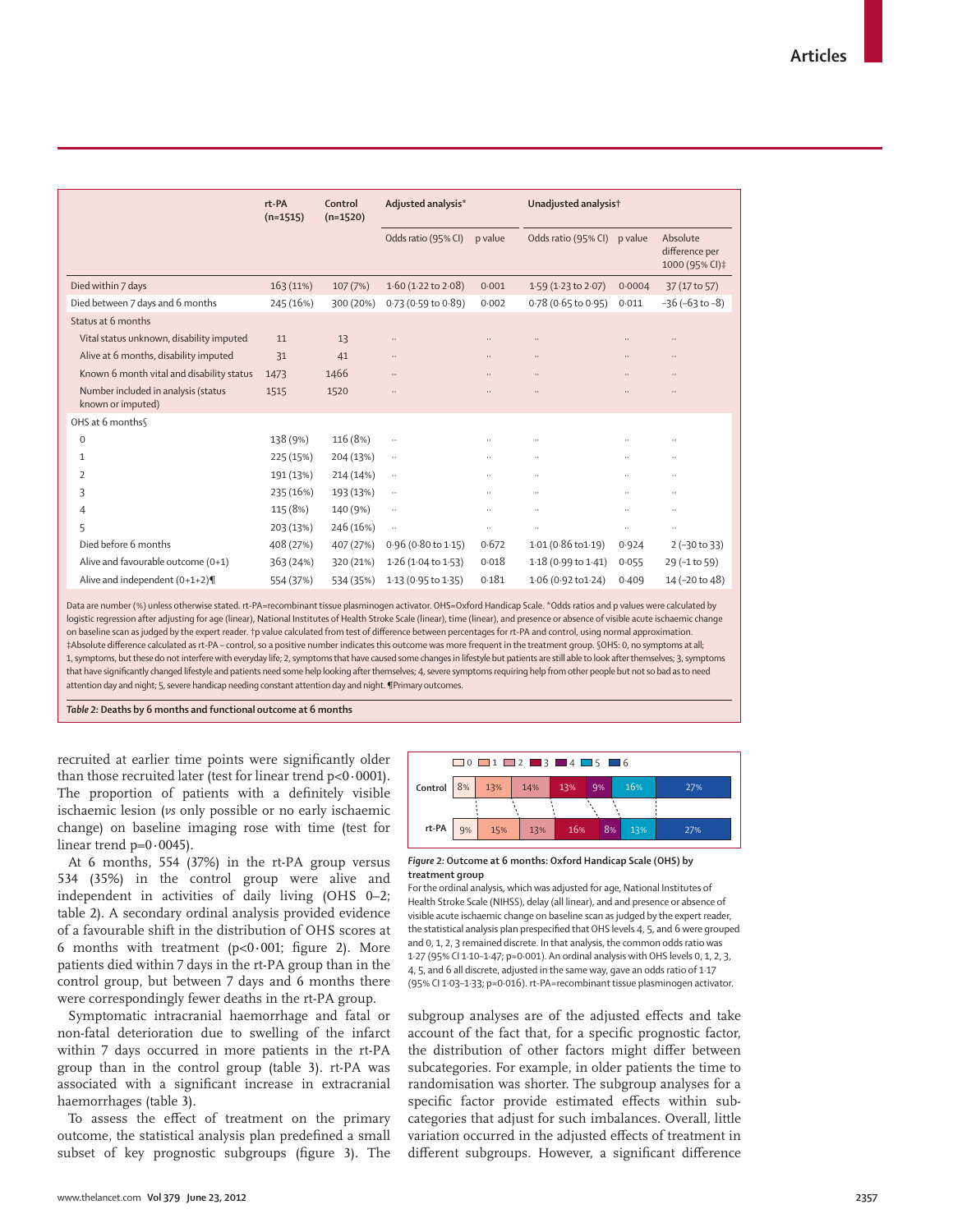|                                                               | rt-PA<br>$(n=1515)$ | Control<br>$(n=1520*)$ | Adjusted analysist            |          | Absolute difference<br>per 1000 (95% CI)‡ |
|---------------------------------------------------------------|---------------------|------------------------|-------------------------------|----------|-------------------------------------------|
|                                                               |                     |                        | Odds ratio (95% CI)           | p value  |                                           |
| Cerebral events                                               |                     |                        |                               |          |                                           |
| Symptomatic swelling of original infarcts                     |                     |                        |                               |          |                                           |
| Non-fatal                                                     | 21(1%)              | 17(1%)                 | $1.23(0.64 \text{ to } 2.35)$ | 0.539    | $3(-5 to 11)$                             |
| Fatal                                                         | 47 (3%)             | 25(2%)                 | 1.89 (1.14 to 3.14)           | 0.013    | 15 (4 to 25)                              |
| Total                                                         | 68 (4%)             | 42 (3%)                | $1.66$ (1.11 to 2.49)         | 0.014    | 17 (4 to 31)                              |
| Symptomatic intracranial haemorrhage¶                         |                     |                        |                               |          |                                           |
| Non-fatal                                                     | 49 (3%)             | 9(1%)                  | 5.56 (2.72 to 11.4)           | < 0.0001 | 26 (17 to 36)                             |
| Fatal                                                         | 55 (4%)             | 7(1%)                  | 8.12 (3.68 to 17.9)           | < 0.0001 | 32 (22 to 42)                             |
| Total                                                         | 104 (7%)            | 16 (1%)                | $6.94(4.07 \text{ to } 11.8)$ | < 0.0001 | 58 (44 to 72)                             |
| Neurological deterioration not due to swelling or haemorrhage |                     |                        |                               |          |                                           |
| Non-fatal                                                     | 107 (7%)            | 79 (5%)                | $1.37(1.02 \text{ to } 1.86)$ | 0.038    | 19 (2 to 36)                              |
| Fatal                                                         | 38 (3%)             | 49 (3%)                | 0.74 (0.48 to 1.14)           | 0.167    | $-7$ ( $-19$ to 5)                        |
| Total                                                         | 145 (10%)           | 128 (8%)               | $1.14(0.88 \text{ to } 1.46)$ | 0.320    | 11 (-9 to 32)                             |
| Recurrent ischaemic stroke                                    |                     |                        |                               |          |                                           |
| Non-fatal                                                     | 18 (1%)             | 15(1%)                 | $1.21(0.61$ to $2.42)$        | 0.583    | $2(-5 to 9)$                              |
| Fatal                                                         | 3(0%)               | 5(1%)                  | $0.61(0.14$ to $2.57)$        | 0.499    | $-1$ ( $-5$ to 2)                         |
| Total                                                         | 21(1%)              | 20(1%)                 | 1.06 (0.57 to 1.97)           | 0.846    | $1(-8 to 9)$                              |
| Recurrent stroke of unknown type                              |                     |                        |                               |          |                                           |
| Non-fatal                                                     | $1(-1%)$            | $2(-1%)$               | $0.50$ (0.05 to 5.56)         | 0.574    | $-1$ ( $-3$ to 2)                         |
| Fatal                                                         | $2(-1%)$            | $1(-1%)$               | 1.98 (0.18 to 22.3)           | 0.581    | $1(-2 to 3)$                              |
| Total                                                         | $3 (-1%)$           | $3(-1%)$               | 0.98 (0.20 to 4.89)           | 0.981    | $0(-3 to 3)$                              |
| Non-cerebral events                                           |                     |                        |                               |          |                                           |
| Myocardial infarction                                         |                     |                        |                               |          |                                           |
| Non-fatal                                                     | 18 (1%)             | 19 (1%)                | 0.89 (0.46 to 1.71)           | 0.717    | $-1(-8 \text{ to } 7)$                    |
| Fatal                                                         | 5(1%)               | 4(1%)                  | $1.25(0.33)$ to $4.68$ )      | 0.738    | $1(-3 to 5)$                              |
| Total                                                         | 23 (2%)             | 23 (2%)                | 0.95 (0.53 to 1.71)           | 0.859    | $0(-9 to 9)$                              |
| <b>Extracranial bleed</b>                                     |                     |                        |                               |          |                                           |
| Non-fatal                                                     | 14 (1%)             | $1(-1%)$               | 14.5 (1.90 to 110)            | 0.010    | 9(4 to 14)                                |
| Fatal                                                         | $2(-1%)$            | $2(-1%)$               | 0.99 (0.14 to 7.13)           | 0.995    | $0(-3 to 3)$                              |
| Total                                                         | 16 (1%)             | $3 (-1%)$              | 5.46 (1.59 to 18.8)           | 0.007    | 9(3 to 14)                                |
| Allergic reaction                                             |                     |                        |                               |          |                                           |
| Non-fatal                                                     | 12 (1%)             | $0(0\%)$               | $\ldots$                      |          | 8 (3 to 12)                               |
| Fatal                                                         | $0(0\%)$            | $0(0\%)$               | $\ddotsc$                     |          | 0(0 to 0)                                 |
| Total                                                         | 12 (1%)             | $0(0\%)$               | $\ddotsc$                     |          | 8 (3 to 12)                               |
| Total deaths from cerebral causes within 7 days               | 145 (10%)           | 87 (6%)                | 1.76 (1.32 to 2.34)           | 0.0001   | 38 (20 to 57)                             |
| Total deaths from non-cerebral causes within 7 days**         | 18 (1%)             | 20 (1%)                | 0.89 (0.47 to 1.69)           | 0.717    | $-1$ ( $-9$ to $7$ )                      |
| Total deaths within 7 days                                    | 163 (11%)           | 107 (7%)               | 1.60 (1.22 to 2.08)           | 0.001    | 37 (17 to 57)                             |

Data are number (%) unless otherwise stated. rt-PA=recombinant tissue plasminogen activator. \*One patient in the control group was missing a 7-day form but did return a 6-month form, so was known to be alive at 7 days. This case has been omitted from the analysis. †Odds ratio and p value calculated from logistic regression after adjusting for age (linear), National Institutes of Health Stroke Scale (linear), time (linear), and presence or absence of visible acute ischaemic change on baseline scan. When no events occurred in one treatment group the logistic model was not applied. ‡Absolute difference was calculated as rt-PA-control, so a positive number indicates this outcome was more frequent in the treatment group. SSymptomatic swelling of the original infarct was defined as significant neurological deterioration accompanied by evidence of significant brain swelling as determined by the independent masked expert assessment of the scan defined as: shift of the midline away from the side of the ventricle or effacement of the basal cisterns or uncal herniation on a postrandomisation scan (or autopsy if not rescanned before death). The presence of some degree of haemorrhagic transformation was permitted, provided it was not identified by the expert CT reader to be a major contributor to the mass effect. ISymptomatic intracranial haemorrhage was defined as significant neurological deterioration accompanied by clear evidence of significant intracranial haemorrhage on the postrandomisation scan (or autopsy if not rescanned and death occurs after 7 days). Significant haemorrhage was present on any postrandomisation scan if the expert reader both noted the presence of significant haemorrhagic transformation of the infarct or parenchymal haematoma and indicated that haemorrhage was a major component of the lesion (or was remote from the lesion and likely to have contributed significantly to the burden of brain damage). This event included clinical events described as a recurrent stroke within 7 days, in which the recurrent stroke was confirmed to be caused by an intracranial haemorrhage. ||Non-fatal cerebral events are exclusive. However, non-fatal non-cerebral events are not exclusive. A given patient could have one or more non-fatal non-cerebral events and a non-fatal cerebral event. \*\*The deaths in the fatal rows are exclusive (a patient can only contribute to one of the fatal rows). Total deaths from non-cerebral causes include deaths not attributed to myocardial infarction, extracranial bleed, or allergic reaction.

*Table 3:* **Fatal and non-fatal cerebral and non-cerebral events within 7 days of randomisation**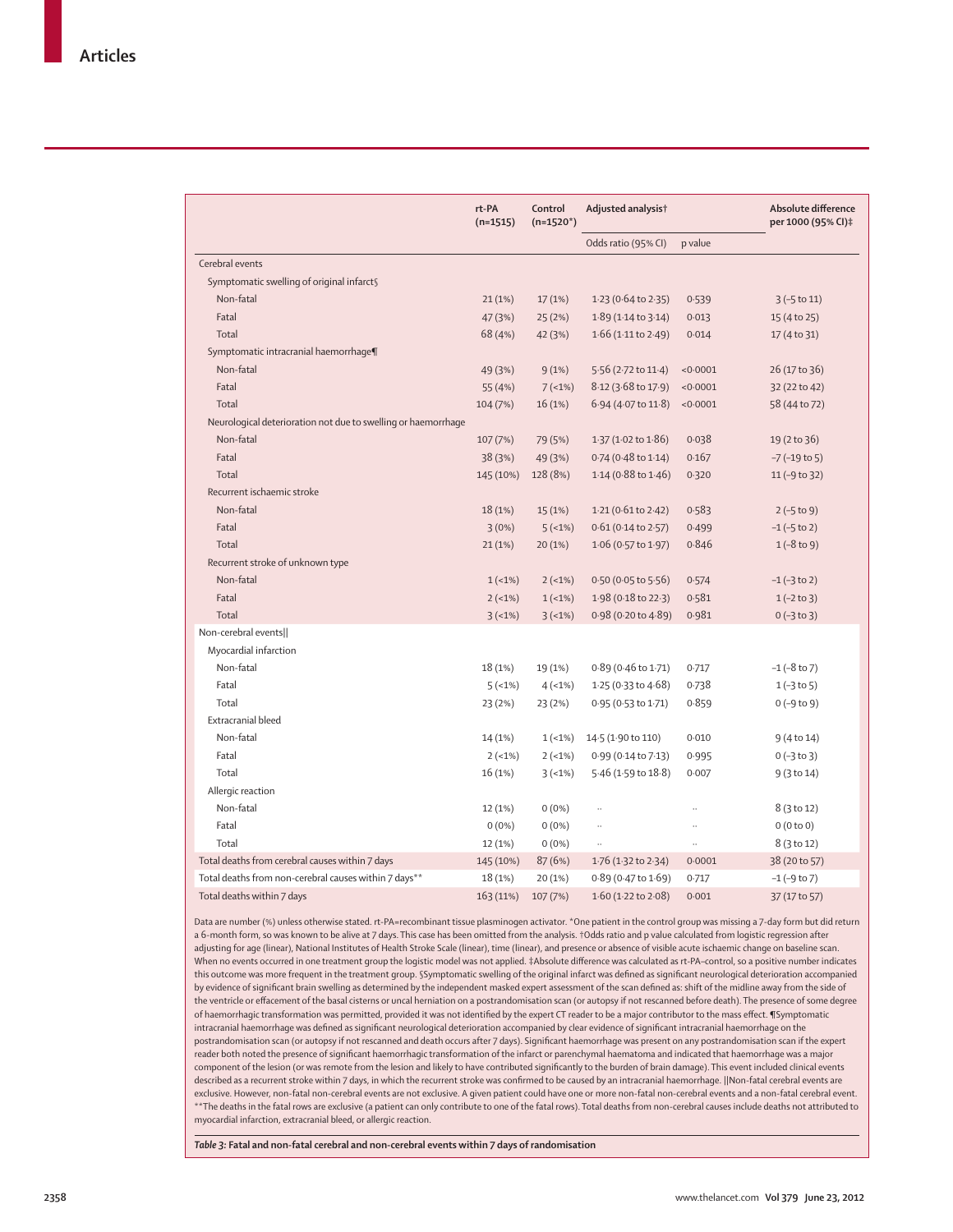| Subgroup                                                               | Events/number of patients           |                                    |                                         | Adjusted odds<br>ratio (99% CI)            |       |
|------------------------------------------------------------------------|-------------------------------------|------------------------------------|-----------------------------------------|--------------------------------------------|-------|
|                                                                        | rt-PA                               | Control                            |                                         |                                            |       |
| Age (years)                                                            |                                     |                                    |                                         |                                            | 0.029 |
| ≤80                                                                    | 331/698 (47.4%)                     | 346/719 (48.1%)                    |                                         | $0.92(0.67 - 1.26)$                        |       |
| >80                                                                    | 223/817 (27.3%)                     | 188/799 (23.5%)                    |                                         | $1.35(0.97 - 1.88)$                        |       |
| <b>NIHSS</b> score                                                     |                                     |                                    |                                         |                                            | 0.003 |
| $0 - 5$<br>$6 - 14$                                                    | 221/304 (72.7%)<br>276/728 (37.9%)  | 232/308 (75.3%)<br>268/724 (37.0%) |                                         | $0.85(0.52 - 1.38)$<br>$1.08(0.81 - 1.45)$ |       |
| $15 - 24$                                                              | 50/402 (12-4%)                      | 33/421 (7.8%)                      |                                         | $1.73(0.93 - 3.20)$                        |       |
| >25                                                                    | 7/81 (8.6%)                         | $1/65$ $(1.5%)$                    |                                         | 7.43 (0.43-129.00)                         |       |
| Predicted probability of poor outcome at 6 months                      |                                     |                                    |                                         |                                            | 0.009 |
| <0.4                                                                   | 256/351 (72.9%)                     | 290/377 (76.9%)                    |                                         | $0.81(0.52 - 1.26)$                        |       |
| $0.4 - 0.5$                                                            | 88/169 (52.1%)                      | 76/160 (47.5%)                     |                                         | $1.20(0.68 - 2.13)$                        |       |
| $0.5 - 0.75$<br>>0.75                                                  | 127/361 (35.2%)<br>83/634 (13.1%)   | 118/357 (33.1%)<br>50/624 (8.0%)   |                                         | $1.10(0.73 - 1.65)$<br>$1.73(1.07-2.82)$   |       |
|                                                                        |                                     |                                    |                                         |                                            |       |
| Time to randomisation (h)<br>$0 - 3$                                   | 132/431 (30.6%)                     | 95/418 (22.7%)                     |                                         | $1.64(1.03-2.62)$                          | 0.613 |
| $3 - 4.5$                                                              | 182/577 (31.5%)                     | 226/600 (37.7%)                    |                                         | $0.73(0.50-1.07)$                          |       |
| >4.5                                                                   | 240/507 (47.3%)                     | 213/500 (42.6%)                    |                                         | $1.31(0.89 - 1.93)$                        |       |
| Acute ischaemic change on randomisation scan according to expert panel |                                     |                                    |                                         |                                            | 0.534 |
| No                                                                     | 392/883 (44-4%)                     | 379/910 (41.6%)                    |                                         | $1.17(0.88 - 1.56)$                        |       |
| Yes                                                                    | 158/624 (25.3%)                     | 149/598 (24.9%)                    |                                         | $1.05(0.70 - 1.59)$                        |       |
| Sex                                                                    |                                     |                                    |                                         |                                            | 0.409 |
| Female                                                                 | 239/782 (30.6%)                     | 235/787 (29.9%)                    |                                         | $1.21(0.86 - 1.69)$                        |       |
| Male                                                                   | 315/733 (43.0%)                     | 299/731 (40.9%)                    |                                         | $1.04(0.75 - 1.43)$                        |       |
| Stroke syndrome                                                        |                                     |                                    |                                         |                                            | 0.465 |
| <b>TACI</b><br>PACI                                                    | 106/639 (16.6%)<br>281/596 (47.1%)  | 96/665 (14.4%)<br>254/550 (46.2%)  |                                         | $1.36(0.89 - 2.08)$<br>$1.07(0.76 - 1.51)$ |       |
| LACI                                                                   | 100/168 (59.5%)                     | 103/164 (62.8%)                    |                                         | $0.91(0.48 - 1.72)$                        |       |
| POCI                                                                   | 66/110 (60.0%)                      | 79/136 (58.1%)                     |                                         | $1.04(0.49 - 2.22)$                        |       |
| Clinician's assessment of recent ischaemic change at randomisation     |                                     |                                    |                                         |                                            | 0.703 |
| No evidence                                                            | 381/894 (42.6%)                     | 366/897 (40.8%)                    |                                         | $1.13(0.84 - 1.51)$                        |       |
| Possible evidence                                                      | 105/361 (29.1%)                     | 108/340 (31.8%)                    |                                         | $0.92(0.56 - 1.51)$                        |       |
| Definite evidence                                                      | 68/260 (26.2%)                      | 60/281 (21.4%)                     |                                         | $1.39(0.74 - 2.61)$                        |       |
| <b>Atrial fibrillation</b>                                             |                                     |                                    |                                         |                                            | 0.574 |
| No<br>Yes                                                              | 440/1042 (42-2%)<br>114/473 (24.1%) | 436/1078 (40.4%)<br>98/440 (22.3%) |                                         | $1.09(0.83 - 1.43)$<br>$1.20(0.76 - 1.90)$ |       |
|                                                                        |                                     |                                    |                                         |                                            |       |
| Systolic blood pressure (mm Hg)<br>$\leq 143$                          | 172/487 (35.3%)                     | 170/491 (34.6%)                    |                                         | $1.18(0.78 - 1.78)$                        | 0.737 |
| 144-164                                                                | 196/498 (39.4%)                     | 196/518 (37.8%)                    |                                         | $1.09(0.74 - 1.62)$                        |       |
| $\geq 165$                                                             | 186/530 (35.1%)                     | 168/509 (33.0%)                    |                                         | $1.11(0.74 - 1.65)$                        |       |
| Diastolic blood pressure (mm Hq)                                       |                                     |                                    |                                         |                                            | 0.154 |
| $\leq 74$                                                              | 151/462 (32.7%)                     | 133/445 (29.9%)                    |                                         | $1.32(0.86 - 2.01)$                        |       |
| 75-89                                                                  | 204/541 (37.7%)                     | 219/586 (37.4%)                    |                                         | $1.08(0.73 - 1.58)$                        |       |
| >90                                                                    | 193/500 (38.6%)                     | 178/480 (37.1%)                    |                                         | $0.97(0.64 - 1.46)$                        |       |
| Glucose (mmol/L)                                                       |                                     |                                    |                                         |                                            | 0.444 |
| ≤5<br>$6 - 7$                                                          | 109/254 (42.9%)<br>261/664 (39.3%)  | 109/285 (38.2%)<br>242/636 (38.1%) |                                         | $1.23(0.72 - 2.12)$<br>$1.16(0.82 - 1.66)$ |       |
| $\geq 8$                                                               | 143/455 (31.4%)                     | 144/456 (31.6%)                    |                                         | $1.03(0.67 - 1.60)$                        |       |
| Treatment with antiplatelet drugs in previous 48 h                     |                                     |                                    |                                         |                                            | 0.383 |
| No                                                                     | 288/736 (39.1%)                     | 282/725 (38.9%)                    |                                         | $1.02(0.73 - 1.43)$                        |       |
| Yes                                                                    | 265/775 (34.2%)                     | 251/786 (31.9%)                    |                                         | $1.20(0.87 - 1.65)$                        |       |
| Trial phase                                                            |                                     |                                    |                                         |                                            | 0.479 |
| Blinded                                                                | 34/136 (25.0%)                      | 38/140 (27.1%)                     |                                         | $0.91(0.42 - 1.98)$                        |       |
| Open                                                                   | 520/1379 (37.7%)                    | 496/1378 (36.0%)                   |                                         | $1.14(0.89 - 1.45)$                        |       |
| Centre with experience of thrombolysis                                 |                                     |                                    |                                         |                                            | 0.911 |
| No                                                                     | 313/940 (33.3%)                     | 309/950 (32.5%)                    |                                         | $1.10(0.82 - 1.48)$                        |       |
| Yes                                                                    | 241/575 (41.9%)                     | 225/568 (39.6%)                    |                                         | $1.14(0.78-1.66)$                          |       |
| Total                                                                  | 554/1515 (36.6%)                    | 534/1518 (35-2%)                   |                                         |                                            |       |
|                                                                        |                                     |                                    |                                         | $1.12(0.89 - 1.41)$                        |       |
|                                                                        |                                     |                                    | 0.4<br>3.0<br>$1-0$                     |                                            |       |
|                                                                        |                                     |                                    | ↞<br>▶<br>Favours control Favours rt-PA |                                            |       |
|                                                                        |                                     |                                    |                                         |                                            |       |

# Figure 3: Adjusted effect of treatment on the primary outcome (alive and independent, Oxford Handicap Score 0, 1, or 2) in subgroups

The key predefined subgroups were age 80 years or younger, age older than 80 years, time from stroke onset to randomisation (0-3·0 h, 3·0-4·5 h, 4·5-6·0 h), initial stroke severity as measured by National Institutes of Health stroke score, and the appearance of the baseline brain scan on expert read for each subgroup (whether ischaemic change is visible or not). The treatment odds ratio in each subgroup has been adjusted for the linear effects of the other key variables (age, NIHSS, and delay) but not for the presence or absence visible ischaemic change. It is for this reason that the adjusted odds ratio in the "Total" row at the bottom of the table does not exactly agree with the odds ratio in table 2. The choice of cut-points to define certain subgroups is slightly different to those given in table 1.<sup>14</sup> On the graph, for each subgroup, the horizontal line represents the 99% CI, the diamond is centred on the overall estimate and it represents the 95% CI. The graph was generated with R (version 2.11.1). rt-PA=recombinant tissue plasminogen activator. NIHSS=National Institutes of Health Stroke Scale. TACI=total anterior circulation infarct. PACI=partial anterior circulation infarct. LACI=lacunar infarct. POCI=posterior circulation infarct.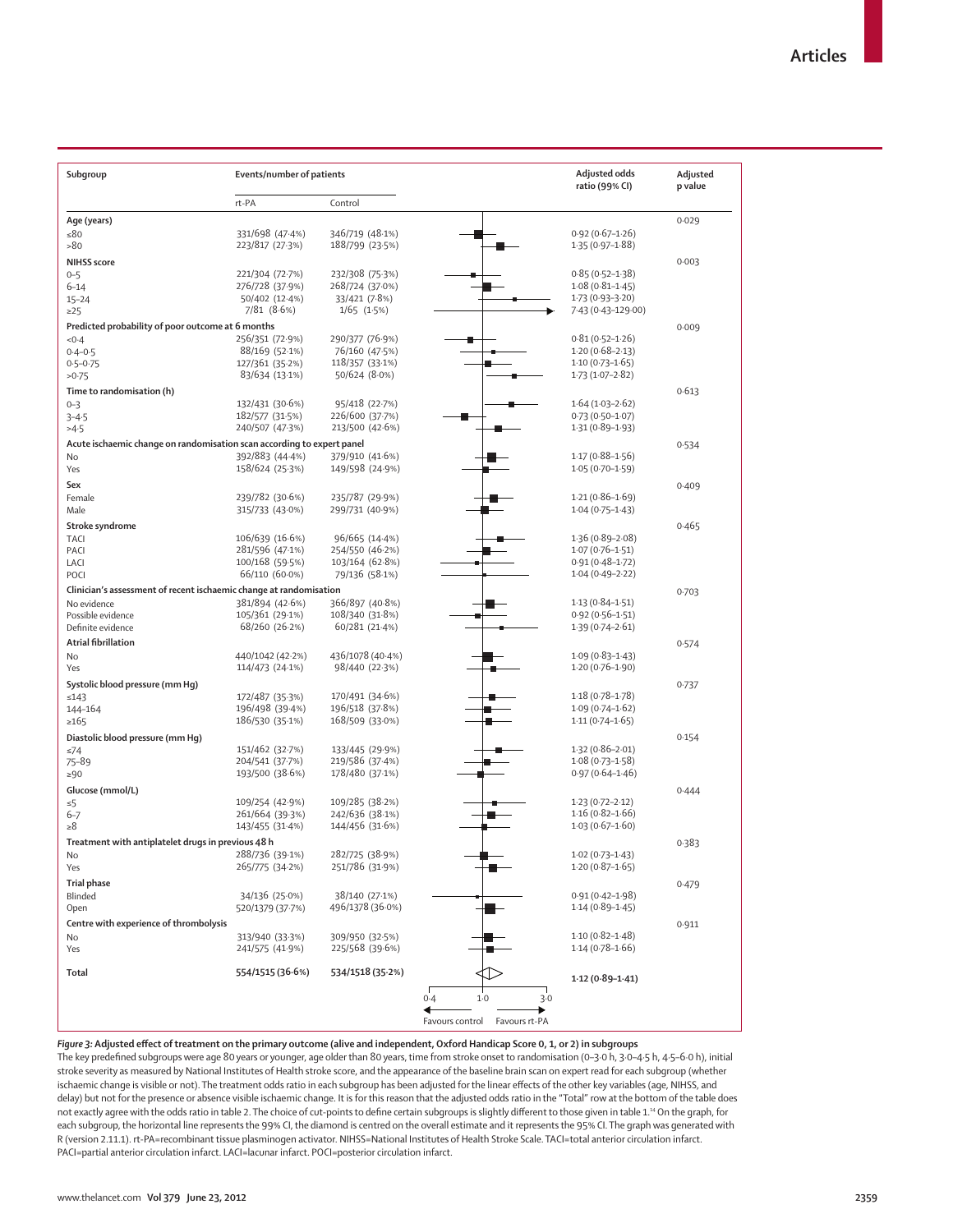did occur in the adjusted effect of treatment between patients older than 80 years and in patients 80 years or younger ( $p=0.027$ ), suggesting greater benefit in those older than 80 years of age; contrary to expectations.<sup>14</sup> Treatment appeared at least as effective in this age group as in younger patients. Significant trends towards larger effects of treatment in more severe strokes were also seen (as assessed by the NIHSS and by the predicted probability of a poor outcome<sup>18</sup>). Benefit was greatest in patients treated within 3 h, but there was insufficient power to examine decay of benefit with time. An analysis of the treatment effect in each of three equal-sized cohorts of patients (ie, those recruited in 2000–06, 2007–08, 2009–11) did not provide any evidence of period effects (data not shown). We also undertook a sensitivity analysis restricted to the 2939 (96%) patients with known 6-month vital and disability status (appendix pp 4–5), and the results were not qualitatively different from those in table 2.

# **Discussion**

Although the increase in the number of patients treated with rt-PA who were alive and independent at 6 months was smaller than originally anticipated and was not significant, the secondary analysis provides supportive evidence of benefit. The ordinal analysis provided evidence that on average, patients treated with intravenous thrombolysis up to 6 h after stroke survived with less disability. At 6 months, vital status was known for most patients and there was no evidence of any difference in the number of deaths, despite the excess of deaths within 7 days of stroke (mainly due to intracranial haemorrhage). Since mortality at 6 months was equal in the two groups, and in view of the evidence that the lower the patients' degree of disability at 6 months, the greater their subsequent survival,<sup>31</sup> long-term follow-up beyond 6 months is important. Follow-up for survival, therefore, continues in the UK, Norway, and Sweden to assess whether an overall survival advantage from rt-PA after 6 months emerges.

Since we sought to recruit older patients and patients who did not strictly meet prevailing licence criteria for thrombolytic therapy with rt-PA, we anticipated a higher risk of adverse events, chiefly symptomatic intracranial haemorrhage. The patient information leaflet stated that rt-PA treatment might be associated with an increased risk of fatal intracranial haemorrhage of 4%, which indeed was the rate reported in the trial. Furthermore, applying a similar definition of symptomatic intracerebral haemorrhage as in the Cochrane systematic review, the frequency of this disorder within 7 days in IST-3 patients treated with rt-PA (6·8%) was comparable with the 7·3% reported in the Safe Implementation of Thrombolysis in Stroke (SITS) registry of 6483 patients treated within licence in routine clinical practice.<sup>32</sup> We also expected a higher risk of death in the control group, and a smaller proportion alive and independent than in

previous trials. Reassuringly, despite the different event rates in the control group, for most of the outcomes, there was no clear evidence that the effects of treatment were qualitatively different in IST-3 to those seen in earlier randomised trials, with two exceptions. We identified significant trends towards larger effects of treatment in patients with more severe strokes. We also anticipated a reduction in fatal and non-fatal neurological deterioration due to swelling of the initial infarct,<sup>6</sup> so the clear 17 per 1000 excess was unexpected, and inconsistent with data from previous trials.<sup>6</sup>

As proposed by Kent and colleagues,<sup>33</sup> we reported the effect of treatment on the primary outcome in several prespecified subgroups and included the effects subdivided by the result of a prognostic score. Benefit with treatment was greatest within 3 h, but the analyses did not have sufficient power to define the shape of the relation between benefit and time beyond 3 h. The effect of treatment in patients older than 80 years of age was at least as large as in patients younger than 80 years of age. A formal test for trend showed a significant difference for greater benefit of rt-PA in patients with increasingly severe strokes. However, in view of the overall nonsignificant benefit for the primary outcome, the significant interactions across subgroups in these analyses should be interpreted with caution. As specified in the statistical analysis plan, we planned additional secondary analyses to explore these apparent effects on the primary outcome (and on other outcomes, such as symptomatic intracranial haemorrhage) and to decide if these effects were due to chance.

Lyden<sup>34</sup> has identified limitations in these data, chiefly that IST-3 recruited only half the number of patients originally intended and so was underpowered for the primary outcome (and more so for the subgroup analyses). The many changes in the regulatory environment over the course of the trial delayed the approval of the trial in many centres and precluded the participation of several countries and hence was a significant factor in our failing to achieve our original target.<sup>11</sup> Nonetheless, the trial was the largest-ever trial of thrombolysis therapy for stroke<sup>34</sup> (over three times larger than any previous trial) and included more patients treated within 3 h of stroke (n=849) than were included in the National Institute of Neurological Disorders and Stroke (NINDS) trial (n=624), the only previous trial examining specifically treatment within 3 h (panel). The fact that most of the IST-3 patients treated within 3 h were older than 80 years of age (n=726), yet achieved similar benefit to younger patients in NINDS trial, adds to the NINDS trial.

The absence of masking is most relevant for the assessment of the events within 7 days. However, every possible precaution was taken to ensure masking of the expert panel assessing the scans, and the adjudication committee, who also assessed clinical data on all potential cerebral events. The proportional effect of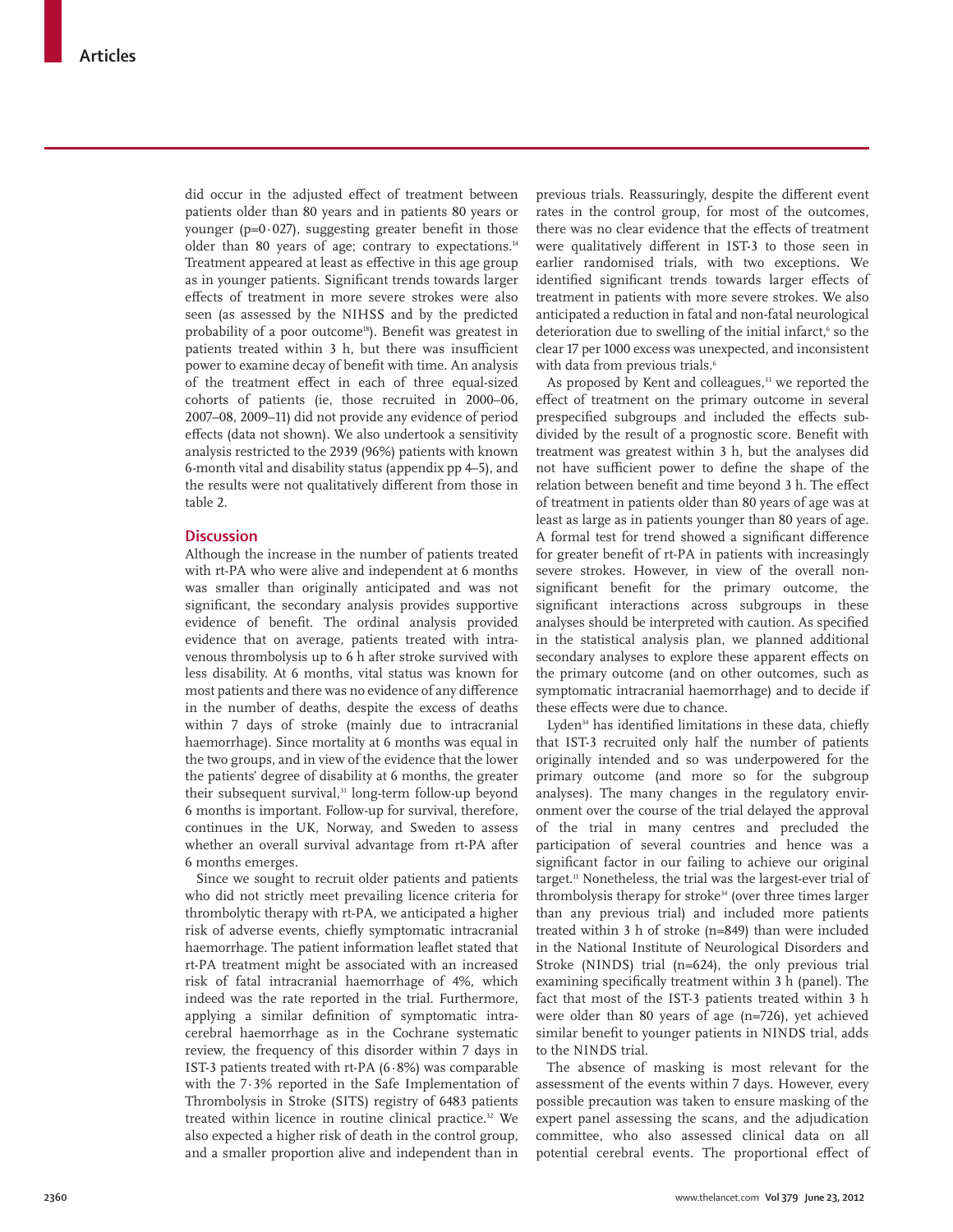treatment on fatal and non-fatal events within 7 days was very similar, which perhaps suggest that masking of the assessors was successful. The self-assessment at 6 months by patients or their carer by postal questionnaire or masked telephone interview was unmasked and so could be subject to reporting bias.<sup>34</sup> However, selfreported outcome by patients is necessarily subjective and affected by many things besides knowledge of treatment allocation. The subgroup analysis subdivided by trial phase provides some reassurance in that no significant difference was seen in the effect of treatment on the primary outcome in the double-blind phase and the open phase (figure 3). The measurement of outcome with OHS at 6 months is different from previous trials that measured the modified Rankin score at 3 months. When we planned IST-3 in 1998, the modified Rankin score and OHS were judged to be equivalent. Both are derivatives of the original Rankin scale, developed by members of our group. While the proportion of patients recorded as dependent might be slightly different with each scale, the choice of outcome scale would not bias the assessment of treatment effect between treatment and control groups.

The outcome was recorded at 6 months and 18 months, to assess the effects on survival free of disability after a few months and also in the long term (the longer the benefit persists, the greater the cost-effectiveness). The longer time to follow-up allowed any differential effect of rt-PA on early and late death to become clearer. Outcome (other than survival) was not recorded at 3 months, although the proportional effects on death and disability seen at 6 months in IST-3 are comparable with those seen at 3 months in previous trials.

Lyden also comments that the sampling approach to monitoring in IST-3 was less intense than in many commercial studies, and is a potential concern, but also states: "many clinical trialists believe that source verification of some clinical trial data assures safety, accuracy, and validity of the trial data. Authorities do not agree on the minimum quantity of verified data to assure validity (100%, half, 10% sample)…but there is no evidence to suggest any problems with the [IST-3] data set due to limited monitoring."<sup>34</sup>

When the results of IST-3 are incorporated into an updated systematic review,<sup>35</sup> the estimates of relative treatment effect are broadly compatible with the previous rt-PA trials for each of the main outcomes: alive and independent; death at final follow-up; and fatal intracranial haemorrhage.

Our trial was underpowered to reliably detect important subgroup effects, and so a collaborative individual patient data meta-analysis (the Stroke Thrombolysis Trialists Collaboration [STTC]) has been established, which will include data from all the completed intravenous rt-PA trials and will update the previous pooled analysis.7 The meta-analysis will explore which baseline factors, other than time, might modify the effects of treatment on major

# *Panel:* **Research in context**

#### **Systematic review**

To update the published systematic review of randomised-controlled trials of recombinant tissue plasminogen activator (rt-PA) in patients with acute ischaemic stroke and incorporate the third International Stroke Trial (IST-3) results,<sup>6</sup> we searched for additional randomised trials of intravenous rt-PA versus control within 6 h of onset of acute ischaemic stroke up to March 30, 2012, in the Cochrane Stroke Trials Registry (November, 2011), Internet Stroke Trials Centre (March, 2011), Medline and Embase (search strategy available on request), and references lists in review articles and conference abstracts. The primary analysis was for all patients treated up to 6 h after stroke. Data were available for 7012 patients in 12 trials. We tested for heterogeneity between the estimates of effect for key outcomes from two strata: all trials before IST-3 and IST-3. The tests for heterogeneity in the proportional effects of treatment across these two strata were not significant for symptomatic intracranial haemorrhage ( $\chi^2$  2·13, p=0·1), deaths within 7 days ( $\chi^2$  1·44, p=0·2), deaths by the end of follow-up ( $\chi^2$  1·0, p=0·3) and, the proportion alive and independent (modified Rankin score 0-2:  $\chi^2$  3·08, p=0·08). Similarly, no heterogeneity occurred across the two strata for patients of all ages treated within 3 h ( $\chi^2$  0.25, p=0.6). The review established that the effects of treatment reported in IST-3—in this wider range of patients (generally outside the current approvals)—were consistent with those seen in previous trials.

## **Interpretation**

By providing estimates on the benefits and harms of treating patients with acute ischaemic stroke outside the current approvals, IST-3 enables clinicians to consider thrombolytic treatment for a wider range of patients, especially those older than 80 years of age. The data reinforce the need for further efforts to increase the proportion of all ischaemic strokes treated within 3 h. The additional data from IST-3 give greater confidence that mortality is not increased by treatment. The implications for ongoing research are that the data strengthen the rationale for the ongoing trials of thrombolysis in patients presenting more than 4·5 h after onset of stroke, and suggest that the imposition of upper age limits on future trials in acute stroke will become harder to justify.

outcomes (such as death, functional outcome, and intracerebral haemorrhage), and so provide better guidance for clinicians and patients to apply this treatment as effectively as possible in routine practice.

For the types of patient recruited in IST-3 (about three quarters of whom were randomised after 3 h, and half of all patients were older than 80 years of age), by 6 months there was evidence that rt-PA improved functional outcome. The data add weight to the policy of treating patients as soon as possible, and also justify extending treatment to patients older than 80 years of age. The data do not support any restriction of treatment on the basis of stroke severity or the presence of early ischaemic change on the baseline brain scan. The data support the need for randomised trials of thrombolysis in selected patients more than 4·5 h after stroke.

#### **Contributors**

The study was conceived by the co-chief investigators, PS, RIL, and JMW. JMW led the development of all of the imaging aspects of the study. The study was designed by PS, RIL, and JMW, with input from all the other listed contributors who act as coordinators of the trial in their own country. PS, RIL, JMW, MD, and KI designed the study and wrote the protocol. KI is the study coordinator. GC is the study statistician who prepared the analyses for this paper**.** PS, RIL, MD, GV, AC, AK, EB, KBS, VM, AP, GJH, KM, MB, SR, GG, SJP, AA, MC, and PL recruited patients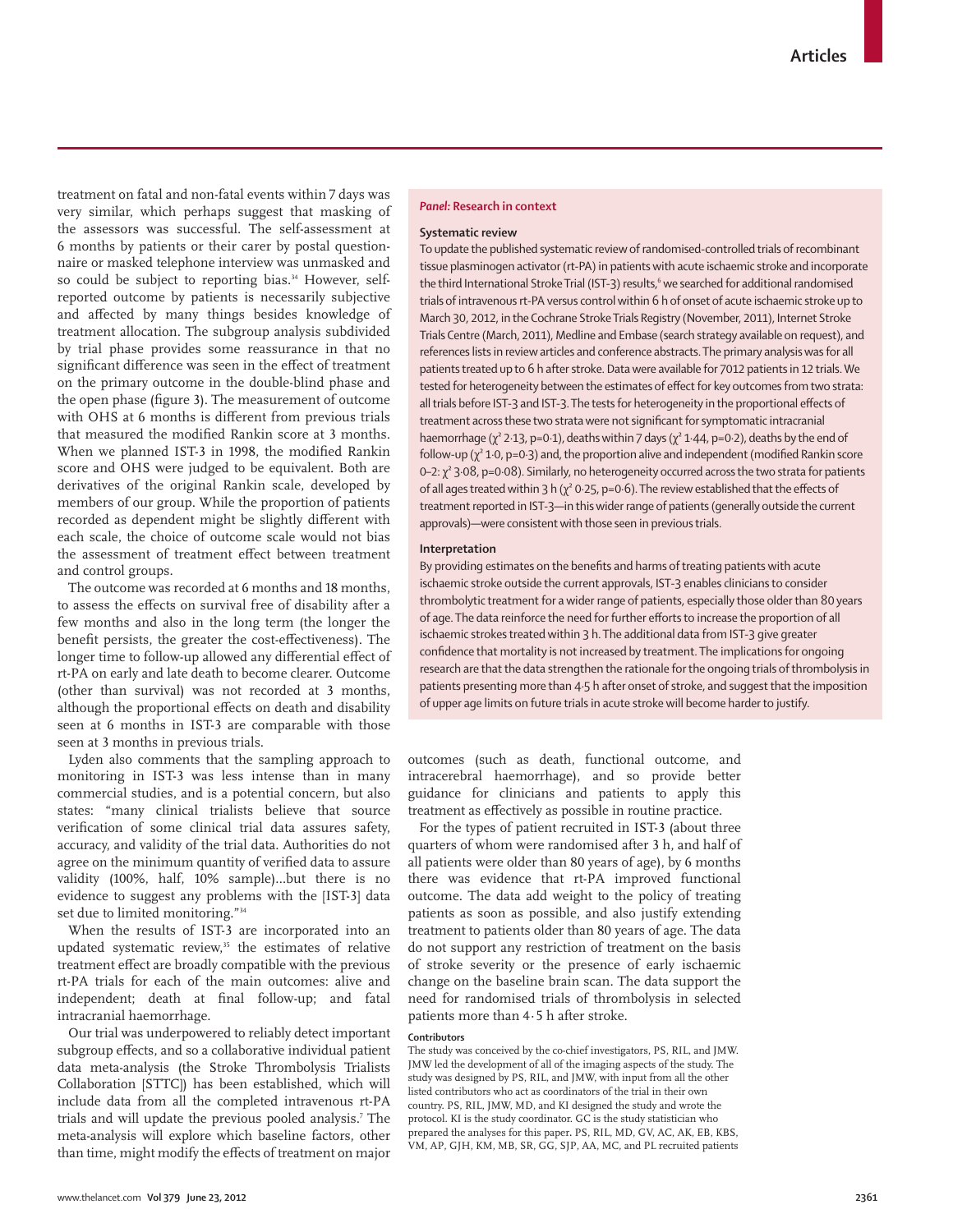to the study. GV, AC, AK, EB, KBS, VM, AP, GJH, KM, MB, SR, GG, SJP, AA, MC, and PL acted as National Coordinators. PS drafted the Article and all authors commented on drafts and approved the final version.

#### **IST-3 collaborative group**

The members of the collaborative group are listed in full in the appendix.

#### **Writing committee**

Peter Sandercock (University of Edinburgh, Edinburgh, Scotland), Joanna M Wardlaw (University of Edinburgh, Edinburgh, Scotland), Richard I Lindley (Sydney Medical School – Westmead Hospital and The George Institute for Global Health, University of Sydney, Australia), Martin Dennis (University of Edinburgh, Edinburgh, Scotland), Geoff Cohen, Gordon Murray, Karen Innes (University of Edinburgh, Edinburgh, Scotland), Graham Venables (Sheffield Teaching Hospitals NHS Foundation Trust, Sheffield, UK), Anna Czlonkowska (Institute of Psychiatry and Neurology, Warsaw, Poland, and Medical University of Warsaw, Warsaw, Poland), Adam Kobayashi (Institute of Psychiatry and Neurology, Warsaw, Poland), Stefano Ricci (Department of Neurology ASL1, Ospedale, Citta' di Castello, Italy), Veronica Murray (Karolinska Institutet, Stockholm, Sweden), Eivind Berge (Oslo University Hospital, Oslo, Norway), Karsten Bruins Slot (Oslo University Hospital, Oslo, Norway), Graeme J Hankey (Royal Perth Hospital, Perth, Australia), Manuel Correia (Hospital Geral de Santo Antonio, Porto, Portugal), Andre Peeters (Cliniques Universitaires Saint-Luc, Bruxelles, Belgium), Karl Matz (Landesklinikum Donauregion Tulln, Tulln, Austria), Phillippe Lyrer (University Hospital Basel, Basel, Switzerland), Gord Gubitz (Dalhousie University and Queen Elizabeth II Health Sciences Centre, Halifax, Canada), Stephen J Phillips (Dalhousie University and Queen Elizabeth II Health Sciences Centre, Halifax, Canada), Antonio Arauz (Instituto Nacional de Neurologia, Mexico City, Mexico).

#### **Trial steering committee**

*Independent chairmen*: Colin Baigent (University of Oxford, Oxford UK); David Chadwick (University of Liverpool, Liverpool UK). *Independent member*: Pippa Tyrrell (University of Manchester, Manchester, UK); Gordon Lowe (University of Glasgow, Glasgow, UK). *Co-principal investigators*: PS; RIL. *Chief investigator for neuroradiology*: JMW; MD. *Statistician*: GC. *Trial Co-ordinator*: KI. *Lay representative*: Heather Goodare.

#### **CT and MRI reading panel**

JMW, Andrew Farrall, Rüdiger von Kummer, Lesley Cala, Anders von Heijne, Zoe Morris, Alessandro Adami, AP, Gillian Potter, Nick Brady.

#### **Data monitoring committee**

Rory Collins (Oxford University, Oxford, UK; Chairman), Philip Bath (Nottingham University, Nottingham, UK), Jan van Gijn (University of Utrecht, Utrecht, Netherlands), Richard Gray (University of Oxford, Oxford, UK), Robert Hart (McMaster University, ON, Canada), Salim Yusuf (McMaster University, ON, Canada).

#### **Event adjudication committee**

Keith Muir (Institute of Neurological Science, University of Glasgow, Glasgow, UK), PS, RIL.

# **National coordinators and associate national coordinators**

*Australia*: RIL, GJH. *Austria*: KM, Michael Brainin. *Belgium*: AP. *Canada*: GG, SJP. *Italy*: SR. *Mexico*: AA. *Norway*: EB, KBS. *Poland*: AC, AK. *Portugal*: MC. *Switzerland*: PL; Stefan Engelter. *Sweden*: VM, Andreas Terent, Bo Norrving, Per Wester: UK: GV.

#### **Trial coordinating centres**

*Division of Clinical Neuroscience, University of Edinburgh, Edinburgh, Scotland:* KI, Alison Clark, David Perry, Vera Soosay, David Buchanan, Sheila Grant, Eleni Sakka, Jonathan Drever, Pauli Walker, Indee Herath, Ann Leigh Brown, Paul Chmielnik, Christopher Armit, Andrea Walton, Mischa Hautvast, Steff Lewis, Graeme Heron, Sylvia Odusanya, Pam Linksted, Ingrid Kane, Will Whiteley, Robin Sellar, Philip White, Peter Keston, Andrew Farrell, Zoe Morris, Hector Miranda. *Clinical Trials Service Unit, Oxford, UK*: Lisa Blackwell.

# **National coordinating centres**

*Italy* (up to Sept, 2008): Maria Grazia Celani; Enrico Righetti. Italy (after Sept, 2008): Silvia Cenciarelli; Tatiana Mazzoli. *Central follow-up for Italy*: Teresa Anna Cantisani. *Poland:* Jan Bembenek. *Sweden:* Eva Isaakson. *Norway:* EB, KBS. *Australia*: Genevieve Freys. The list of participating hospitals in each country is in the appendix.

#### **Conflicts of interest**

EB has received honoraria for lectures at meetings arranged by Boehringer Ingelheim, and reimbursement for costs for attending these meetings. AC has received lecture fees and conference travel costs from Boehringer Ingelheim. GB has received honoraria and speaker fees from Boehringer Ingelheim, Sanofi Synthlabo Aventis, Hoffman La Roche, and Novo Nordisk. AK has received lecture fees and conference travel costs from Boehringer Ingelheim. RIL has received payment in his role as conference scientific committee member and for occasional lectures from Boehringer Ingelheim; has attended national stroke meetings organised and funded by Boehringer Ingelheim; and is not a member of any industry advisory boards. PS has received lecture fees (paid to the Division of Clinical Neurosciences, University of Edinburgh) and travel expenses from Boehringer Ingelheim for occasional lectures given at international conferences; and was a member of the Independent Data and Safety Monitoring Board (DSMB) of the Randomized Evaluation of Long-Term Anticoagulation Therapy (RE-LY) trial funded by Boehringer Ingelheim and received attendance fees and travel expenses for attending DSMB meetings (paid to the Division of Clinical Neurosciences, University of Edinburgh). KBS has received an honorarium for a lecture from Boehringer Ingelheim and had costs for participating in scientific meetings reimbursed; is a member of the European Medicines Agency's Committee for Medicinal Products for Human Use (CHMP) and the Cardiovascular Working Party. The views expressed in this article are the personal views of KBS and should not be understood or quoted as being made on behalf of or reflecting the position of the European Medicines Agency or one of its committees or working parties. VM has received an unrestricted educational grant for a meeting on thrombolysis in stroke at which IST-3 was discussed. JMW received reimbursement for reading CT scans for European Cooperative Acute Stroke Study III (ECASS III) from Boehringer Ingelheim in the form of funding to her department, the Division of Clinical Neurosciences, University of Edinburgh; is the contact reviewer for the Cochrane systematic reviews of thrombolytic treatment for acute stroke; has attended meetings held by Boehringer Ingelheim as an unpaid independent external adviser during the licensing of rt-PA, but was refunded her travel expenses and the time away from work; has attended and spoken at national and international stroke meetings organised and funded by Boehringer Ingelheim for which she received honoraria and travel expenses; and is director of the Brain Research Imaging Centre for Scotland, which is located within the Department of Clinical Neurosciences at the University of Edinburgh, Edinburgh, Scotland and houses a research MRI scanner, which was funded by the UK Research Councils Joint Research Equipment Initiative, supplemented by grants and donations from various other sources including Novartis, Schering, General Electric, and Boehringer Ingelheim. These commercial sources contributed to the purchase of the scanner, but not the running costs or any individual studies. All other members of the writing committee declare that they have no conflicts of interest.

#### **Acknowledgments**

The IST-3 collaborative group thanks all the patients who participated in the study, and the many individuals not specifically mentioned in the paper who have supported the study. IST-3 is an investigator led trial. The University of Edinburgh and the Lothian Health Board are cosponsors. The start-up phase was supported by a grant from the Stroke Association, UK. The expansion phase was funded by The Health Foundation UK. The main phase of the trial is funded by the following organisations: UK MRC (grant numbers G0400069 and EME 09-800-15) and managed by NIHR on behalf of the MRC-NIHR partnership; The Research Council of Norway; AFA Insurances (Sweden); the Swedish Heart Lung Fund; The Foundation of Marianne and Marcus Wallenberg; Stockholm County Council and Karolinska Institute Joint ALF-project grants (Sweden); the Government of Poland (grant number 2PO5B10928); the Australian Heart Foundation (grant number G 04S 1638); Australian NHMRC (grant number 457343); the Swiss National Research Foundation; the Swiss Heart Foundation; Foundation for health and cardio-/neurovascular research, Basel, Switzerland; the Assessorato alla Sanita, Regione